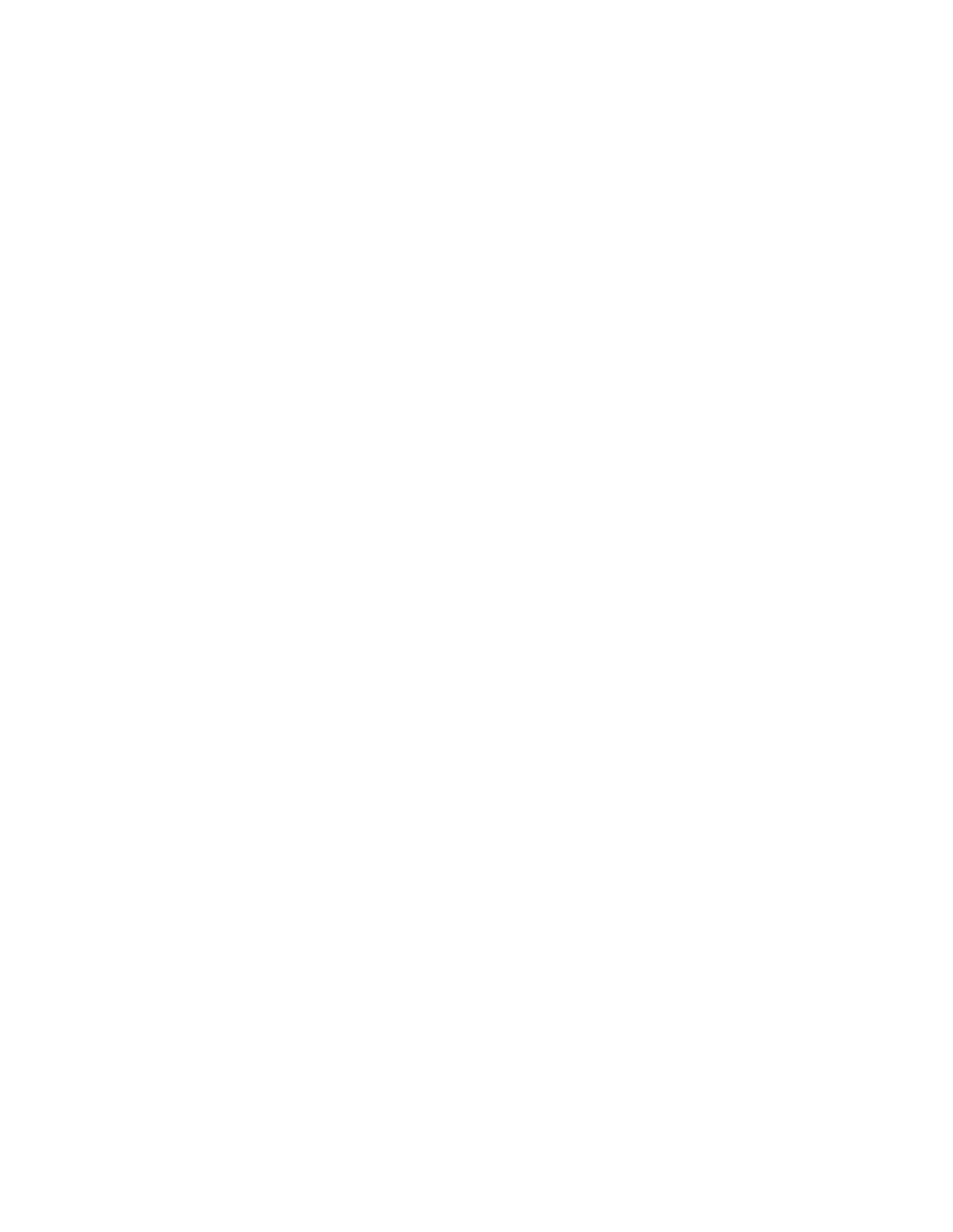#### **Center for Health Equity**

University of Pittsburgh Graduate School of Public Health Behavioral and Community Health Sciences

## **AUTHORS OF THIS REPORT**

**Gina Brooks, BA** Behavioral and Community Health Sciences Graduate School of Public Health

#### **Richard Garland, MSW**

Behavioral and Community Health Sciences Graduate School of Public Health

#### **Patricia I. Documét, MD, DrPH**

Behavioral and Community Health Sciences Graduate School of Public Health

#### **Brianna L. McDonough, MPH**

Behavioral and Community Health Sciences Graduate School of Public Health

#### **Steven M. Albert, PhD**

Behavioral and Community Health Sciences Graduate School of Public Health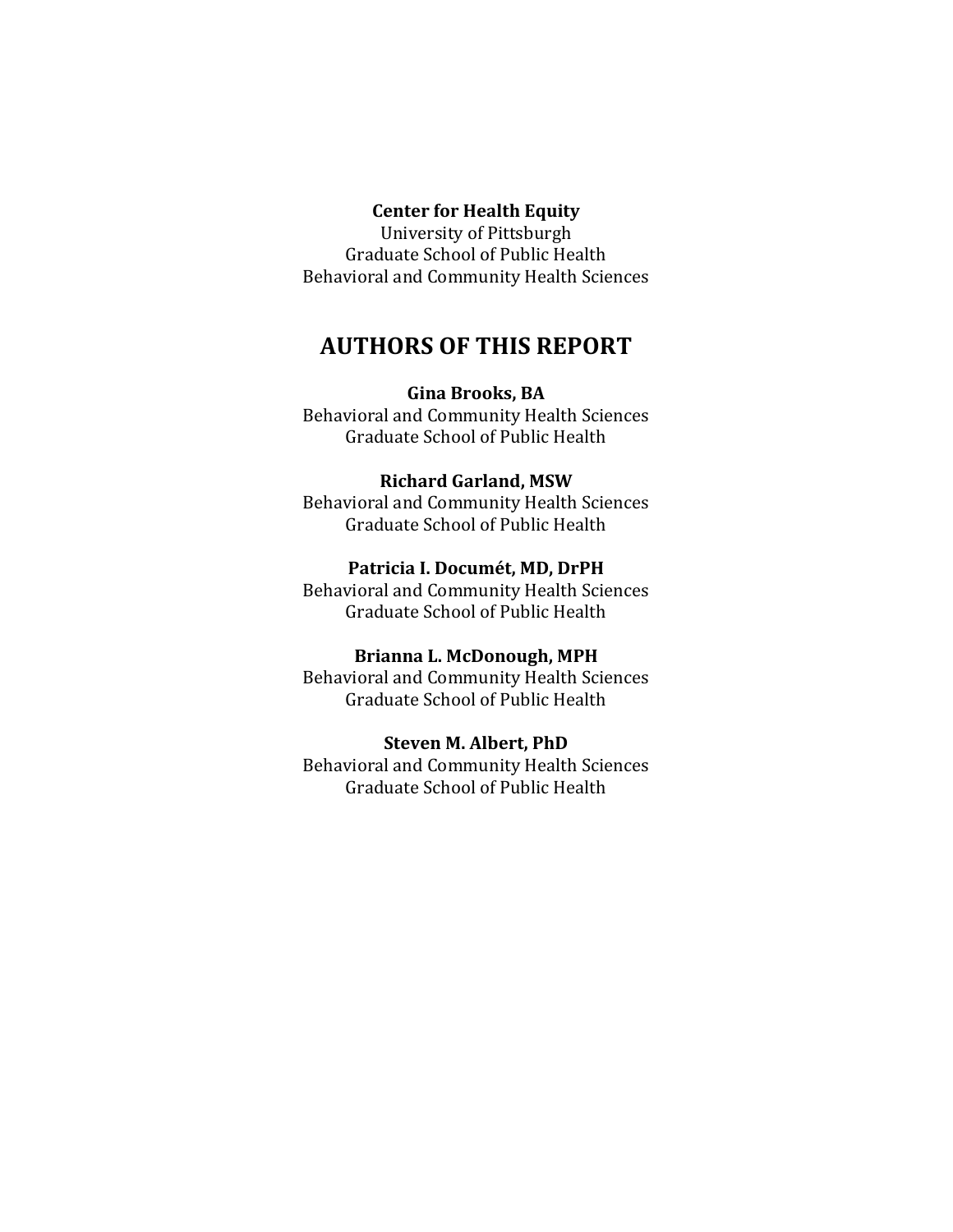#### **HOMICIDE REVIEW PARTICIPATION**

**Kimberly Beechan** Allegheny County Jail

#### **Kimberly Booth**

Juvenile Probation

**Barry Bud** Pittsburgh Police Department

> **Rob Conroy**  Ceasefire PA

**Jane Daitilo** U.S District Attorney

**Jay Gilmer** City of Pittsburgh/Pittsburgh Initiative to Reduce Crime

**Mary E. Hatheway**  Allegheny County Juvenile Probation Department

> **Kirk Holbrook**  Chief of staff Jake Wheatley Office

**Emily Kulick**  Allegheny County Department of Human Services

> **Conor Lamb**  Federal Attorney

**Raymond Logan** Consultant

**Molly Morrill** Allegheny County Jail collaborative coordinator

> **Sabrina Orlansky**  Allegheny County Adult Probation

**Julie Platt**  University of Pittsburgh Intern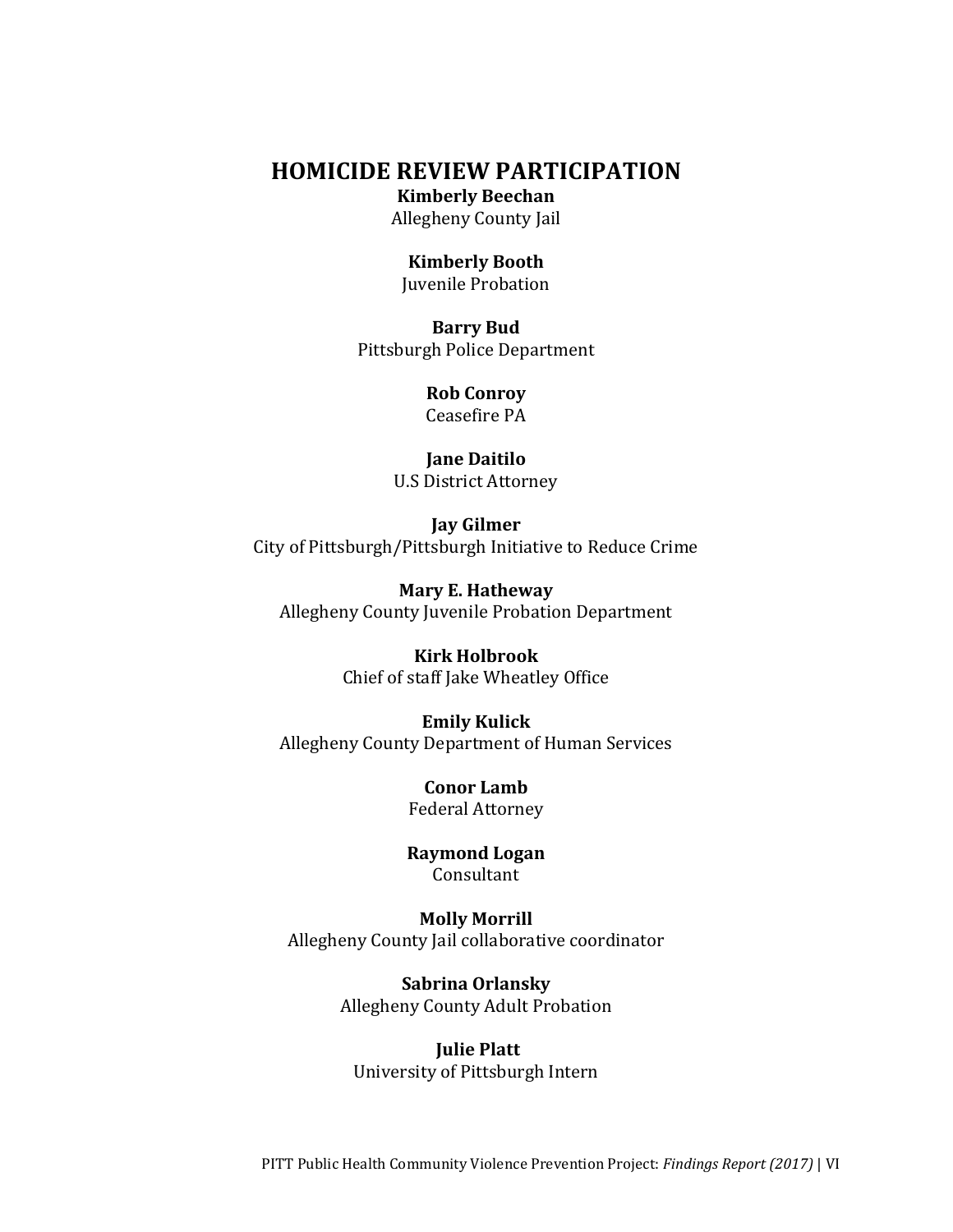**Roland L. Slade, Sr.**  Kingsley Association

**Taili Thompson** Department of Human Services

> **Art Terry** Kingsley Association

**Mike Vogel**  Housing Authority Chief of Police

**Chengyuan Zhou** Allegheny County Department of Human Services

### **SUPPORTIVE CONTRIBUTORS**

**Tamara Collier**  United States Attorney's Office for the Western District of Pennsylvania

> **Erin Dalton**  Allegheny County Department of Human Services

> > **Mary Greer** UPMC Presbyterian Trauma Services

**David Harris**  University of Pittsburgh Professor of Law

**Tim Harvison** Crafton Borough Police Department

**Alan D. Murdock** UPMC Presbyterian Trauma Services

> **LaToya Warren** Allegheny County Jail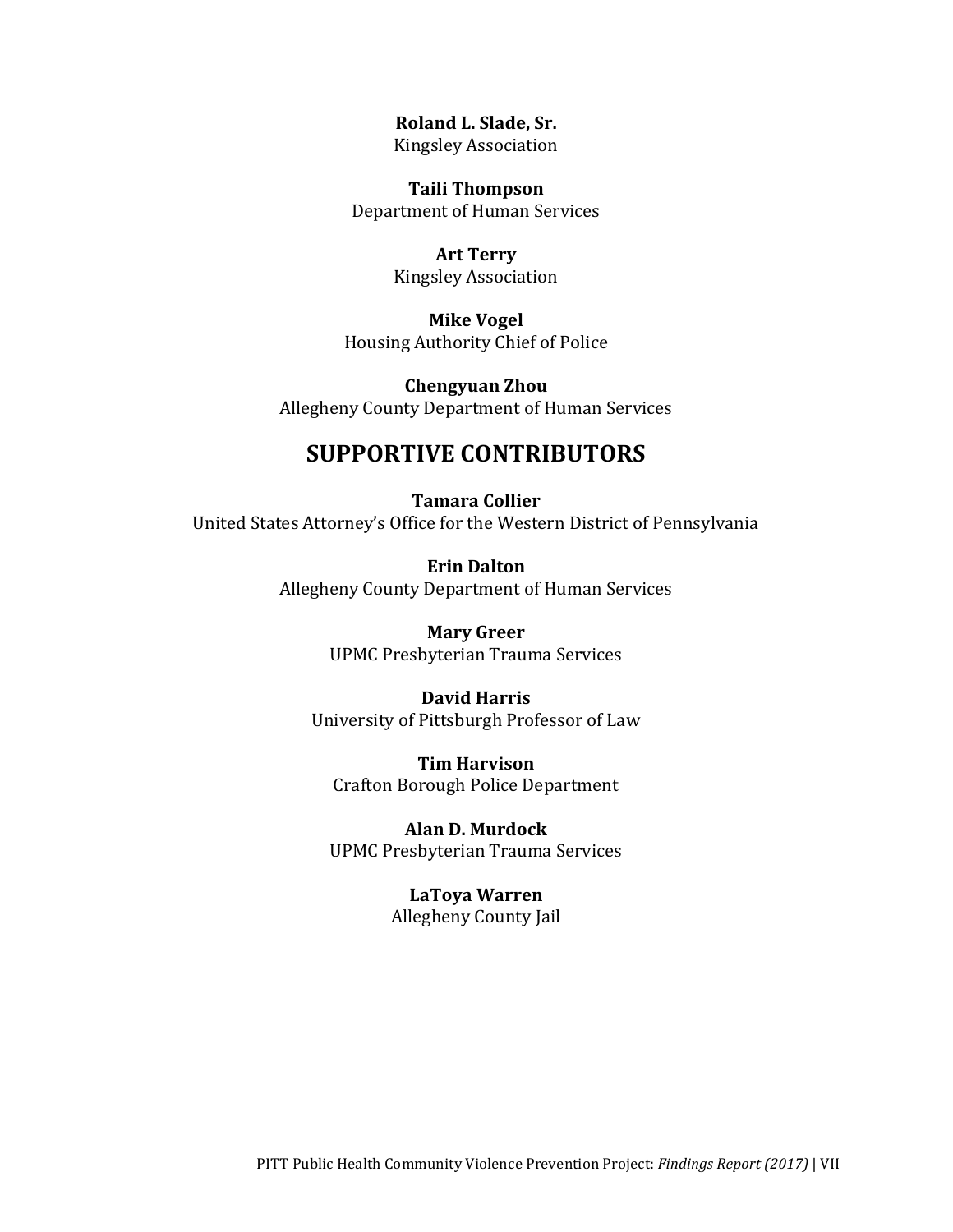### **ADVISORY BOARD**

**Nicholas Beldecos** DSF Charitable Foundation

**Randolph Brockington, Sr.**  Allegheny County Department of Human Services

> **Franco Harris** Super Bakery, Inc.

**Lisa Kuzma**  Richard King Mellon Foundation

**Elizabeth Miller** Children's Hospital of Pittsburgh of UPMC

> **Bill Strickland** Manchester Bidwell Corporation

## **FUNDING SUPPORT**

**Richard King Mellon Foundation** Pittsburgh, PA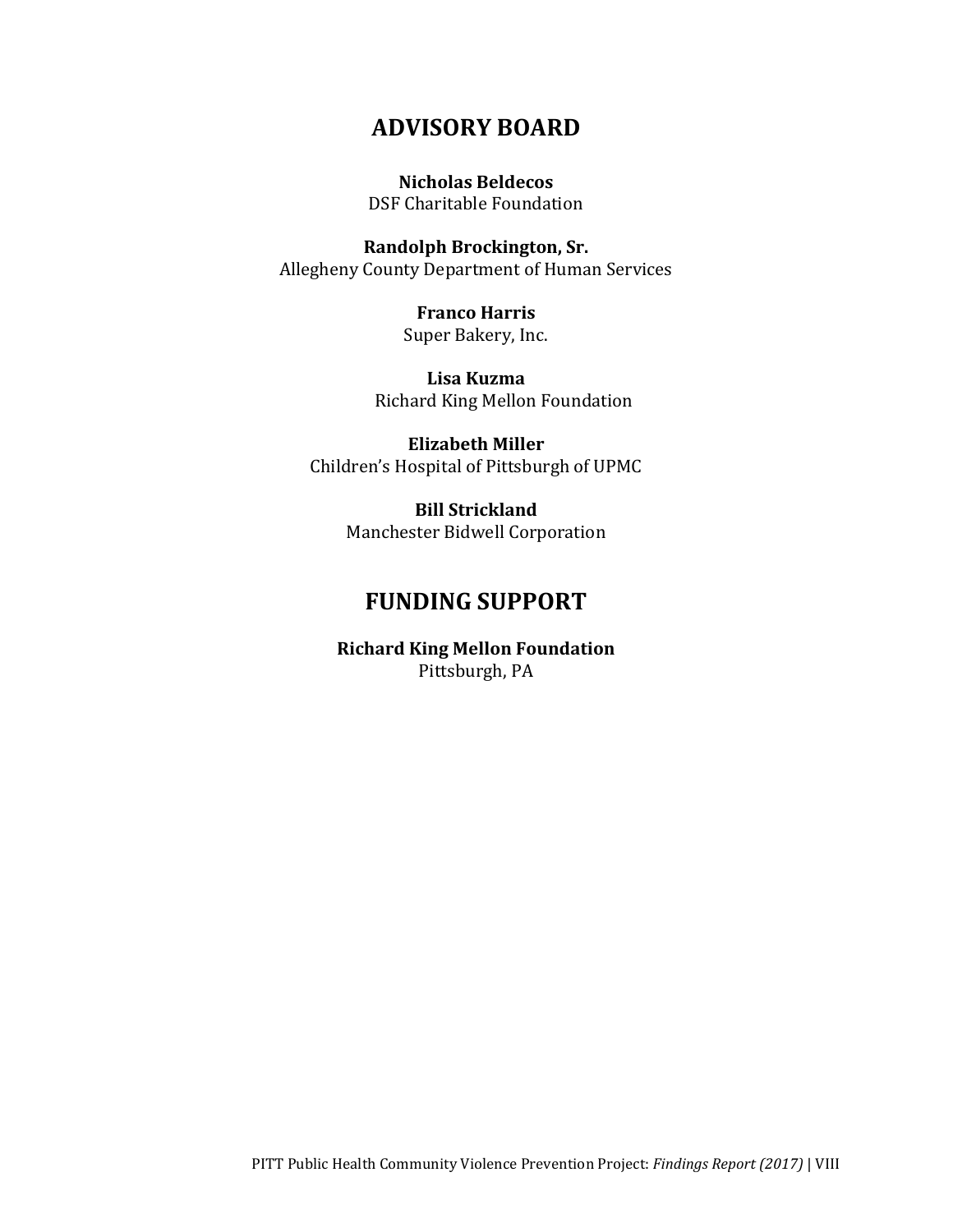# **Table of Contents**

| Key Contributing factors …………………………………………………………………………………………19 |  |
|---------------------------------------------------------------|--|
|                                                               |  |
|                                                               |  |
|                                                               |  |
|                                                               |  |
|                                                               |  |
|                                                               |  |
|                                                               |  |

**©** 2017 Graduate School of Public Health, Center for Health Equity. This work may be cited, reproduced and distributed, in whole or part, without alteration and without prior written permission, provided all copies properly reference attribution.

Suggested Citation: Brooks G, Garland R, Documét PI, McDonough BL, Albert SM. *PITT Public Health Community Violence Prevention Project: Homicide Review Findings Report (2017).* Pittsburgh: University of Pittsburgh Graduate School of Public Health, Center for Health Equity; 2017.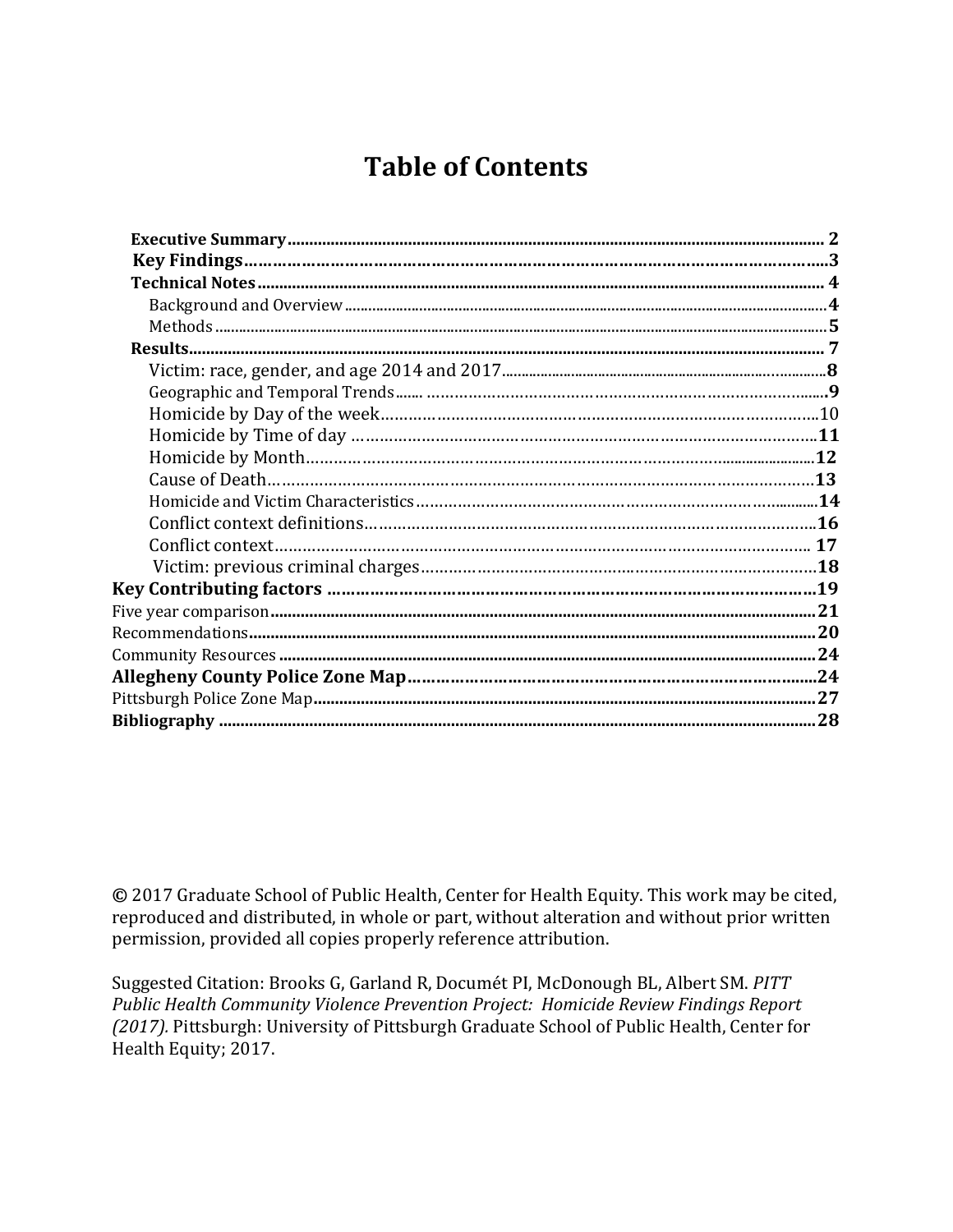#### **Executive Summary**

Our detailed review of Allegheny County's 107 homicides in 2017 further supports the need to distinguish between types of homicide cases. The 2017 homicide total for the City of Pittsburgh was 57 (remained the same from 2016) and for the Suburbs 50 (increase of 2% from 2016).

#### **Allegheny County Homicide Demographics 2017**

- 89 (83%) victims were male (81% in 2016 compared to 87% in 2015).
- 82 (77%) victims were black (78% in 2016, compared to  $81\%$  in 2015).
- 13 victims were killed in McKeesport.
- The median age of a homicide victim was 26.
- 29% of homicide victims were African American males between the ages of 21-30.
- The median age of a homicide suspect was 21.

#### **A Typical Homicide in Allegheny County**

- **Victim**
	- $>$  Male
	- $\triangleright$  African American
	- $\triangleright$  Between 21-30 years old
	- $\triangleright$  Has between 1 and 5 prior arrests
	- $\triangleright$  Has prior drug and/or burglary arrest on arrest history
	- $\triangleright$  Was or previously on probation/parole
- **Suspect** 
	- $\triangleright$  Male
	- $\triangleright$  African American
	- $\triangleright$  Between 21-30 years old
	- $\triangleright$  Has between 1 and 5 prior arrests
	- $\triangleright$  Has prior drug and/or weapon arrest on arrest history
	- $\triangleright$  Was or previously on probation/parole

#### • **Homicide Circumstances**

- $\triangleright$  The victim and suspect were peers (they had something in common)
- $\triangleright$  The incident occurred between 3am-6am
- $\triangleright$  The incident occurred on Tuesday
- $\triangleright$  The homicide involved a firearm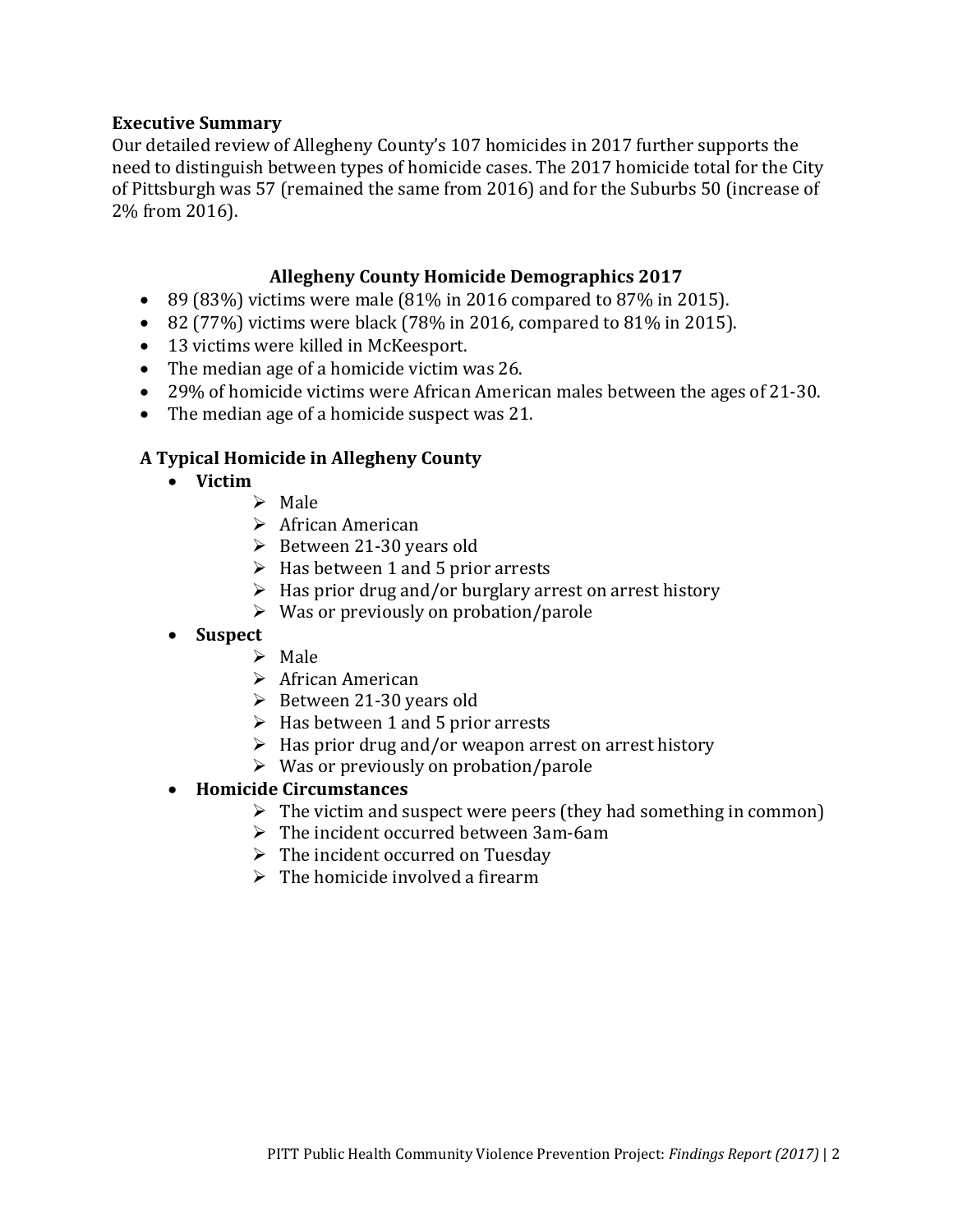#### **Key findings from 2017 show that:**

- **Homicide victimization continues to be unevenly distributed across populations or places.** While only 13% of Allegheny County residents are black or African American, 83% of the victims were black. Twelve percent of the homicides occurred in just 1 zip code of Allegheny County's 130 neighborhoods, zip code 15206.
- **Firearms are the main cause of death.** Cause of death in 89% of homicides was gunshot wounds.
- **Social context matters for homicide victimization.** Chronic, multigenerational involvement in violence and illegal activities; additional opportunities for conflict through increased use of social media (e.g., Facebook, Instagram, Snapchat); prevalence of drugs, alcohol, and access to firearms; and violence as normative behavior were identified as relevant in the homicides.

The complexity of homicide and intentional injury prevention has become increasingly clear and points to the urgent need for efforts to address violence at multiple levels within Allegheny County communities. The recommendations include:

- **Identify and involve the support networks of at-risk individuals and, specifically, engage those at risk who are not currently involved in mandated health or behavior programs.** Engaging individuals and families at risk of violence victimization in non-traditional settings (e.g., community-based organizations, primary care clinics) is a strategic way to address the complexity of peer conflict. We must begin to vet the agencies that deliver health and behavior health services, to make sure we get the proper fit to assist families, communities, and children affected by this disease.
- **Modify community programs' participation requirements to ensure equal access.** Engaging individuals will improve participation and commitment: Modify participation requirements (e.g., parent/guardian signature, payment), adapt service delivery to include non-traditional methods in communities, increase communication and coordination among behavior, health, and social programs and systems. After-school programs are a necessity.
- **Increase community participation and investment in violence prevention efforts.** Combat attitudes of violence as normative behavior and promote an appropriate form of conflict resolution; support existing anti-violence groups and coalitions that provide awareness, education, and prevention; improve and strengthen community-police relations; and distribute anti-violence materials throughout Pittsburgh. Provide more education, to change perceptions. We want to change community norms through education.
- **Enhance the homicide review process to better inform our understanding of contributing factors and potential solutions.** Recruit new community and law enforcement members; enhance data collection efforts, specifically to better account for the unique factors involved in intimate partner homicides; increase police involvement; and enhance dissemination methods.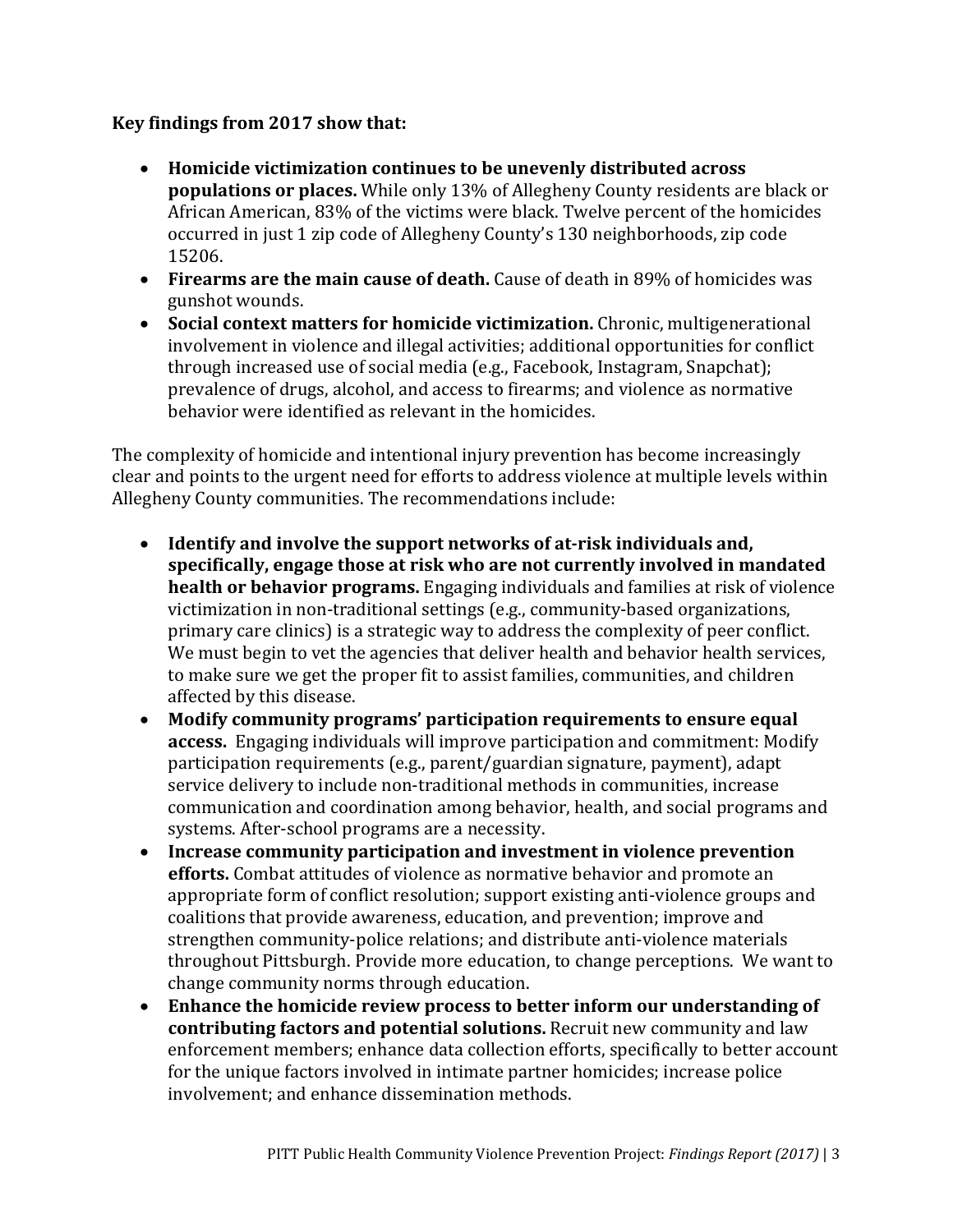#### **Technical Notes**

The Pitt Public Health Community Violence Prevention Initiative, within the Center for Health Equity and Department of Behavioral and Community Health Sciences at the Graduate School of Public Health, began in August 2012. Utilizing a public health perspective[,1](#page-33-0) the project seeks to gain an enhanced understanding of the contextual and underlying factors impacting community violence so that appropriate recommendations specific to the unique needs of Allegheny County communities can be made. Utilizing our greater understanding and the experience gained from the 2012 through 2017 Homicide Reviews, [2](#page-33-1) this represents our sixth findings report. As of 2014 we started reporting data for Allegheny county and not just Pittsburgh.

#### **Background and Overview**

Public Health considers violence a contagious disease. In secondary and tertiary prevention, we interrupt transmission of violence through relationships we have developed in communities. A key way to interrupt the transmission of the disease is through outreach efforts. By engaging community members in this work, and by linking people to appropriate community-based service organizations, we treat the disease and those at high risk of becoming victims. When we are successful in providing needed services, we help prevent the further spread of the disease.

Our homicide reviews can be considered a primary prevention effort. Making information about homicides available to communities and local leadership can change community norms. By engaging the community, we in fact treat the whole community, and we begin to change community norms. This is a way of changing the narrative about community violence.

Communities with high rates of homicide are in distress, with high poverty, unemployment and underemployment, and unstable housing. Housing, in particular, has become a major issue as it relates to continual spread of the disease, particularly the closing of housing communities and relocation of families.

In previous years, we have extended our services to the children of homicide victims. This is yet another approach in interrupting the transmission of the disease, through mentoring and resources we receive from our partners. Once linked to the network of service providers who are treating the disease, we begin the process of changing community norms. This is what we see as taking a true Public Health approach.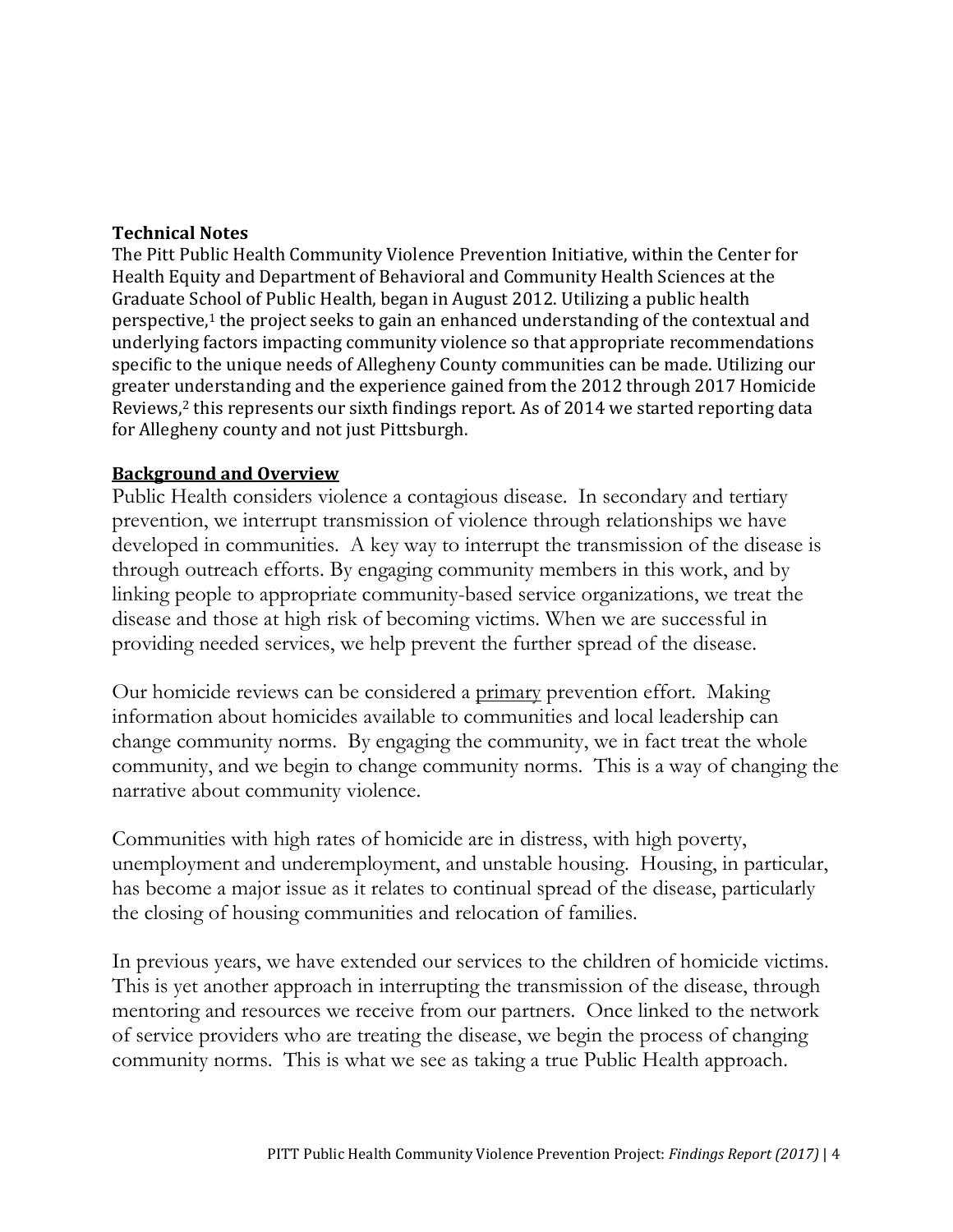Our broad goals are to:

- 1. Uncover patterns among incidents of homicide
- 2. Identify key preventable factors that contributed to the homicide.
- 3. Develop recommendations for homicide prevention
- 4. Disseminate information and engage in community dialogue about violence prevention within Pittsburgh and Allegheny County neighborhoods.

**Partnership Coordination** Using a participatory-based approach, key local stakeholders were identified and invited to partner on project activities. Community partners involved representatives from a variety of organizations, each invested and contributing expertise to the project's objectives. Partners included adult and juvenile courts, county jail, city and county social service providers, public health professionals, trauma physicians and health care professionals, anti-gun violence advocates, and community members with longstanding experience with violence prevention efforts in Allegheny County.

**Data from Partners** Data were collected on the 106 homicides through complementary sources of information including the Allegheny County Jail, Allegheny County Department of Human Services, Allegheny County Adult and Juvenile Probation, various social media sites and the Allegheny County Medical Examiner's Office. Partners were responsible for searching their own agencies for victim-specific information (e.g., previous involvement or supervision history, previous criminal charge) and sharing in preparation for review meetings.

**Data from Community** Two coaches - two academic research staff - constituted the "outreach team," who gathered fine-grained, contextual information surrounding the homicides from communities impacted by violence in 2017. Our outreach team members are long-term residents of Pittsburgh with extensive violence prevention experience, particularly around retaliatory violence and street outreach. The outreach team discussed homicide cases with key neighborhood members and attended local community meetings to collect further detailed information. Information was gathered for each homicide and victim, including such things as relationship of the victim with the suspected perpetrator, evidence of previous conflict between the two, and family history of violence. The outreach team used information gathered from the community and media outlets to reach a consensus on whether the risk of retaliation was likely.

**Homicide Review Group** Composed of community partners, ten homicide review group meetings took place from January 2017 to December 2017 in which all 2017 homicides were discussed. Review meetings were organized by the month in which the homicide occurred in order to focus on the homicide while it is still current and the dynamics of each homicide. Community-based groups specific to the neighborhood where homicides occurred also were invited to attend the review. Meeting leaders encouraged brainstorming underlying causes of violence and intervention implications and recommendations. All review meeting participants signed a non-disclosure statement.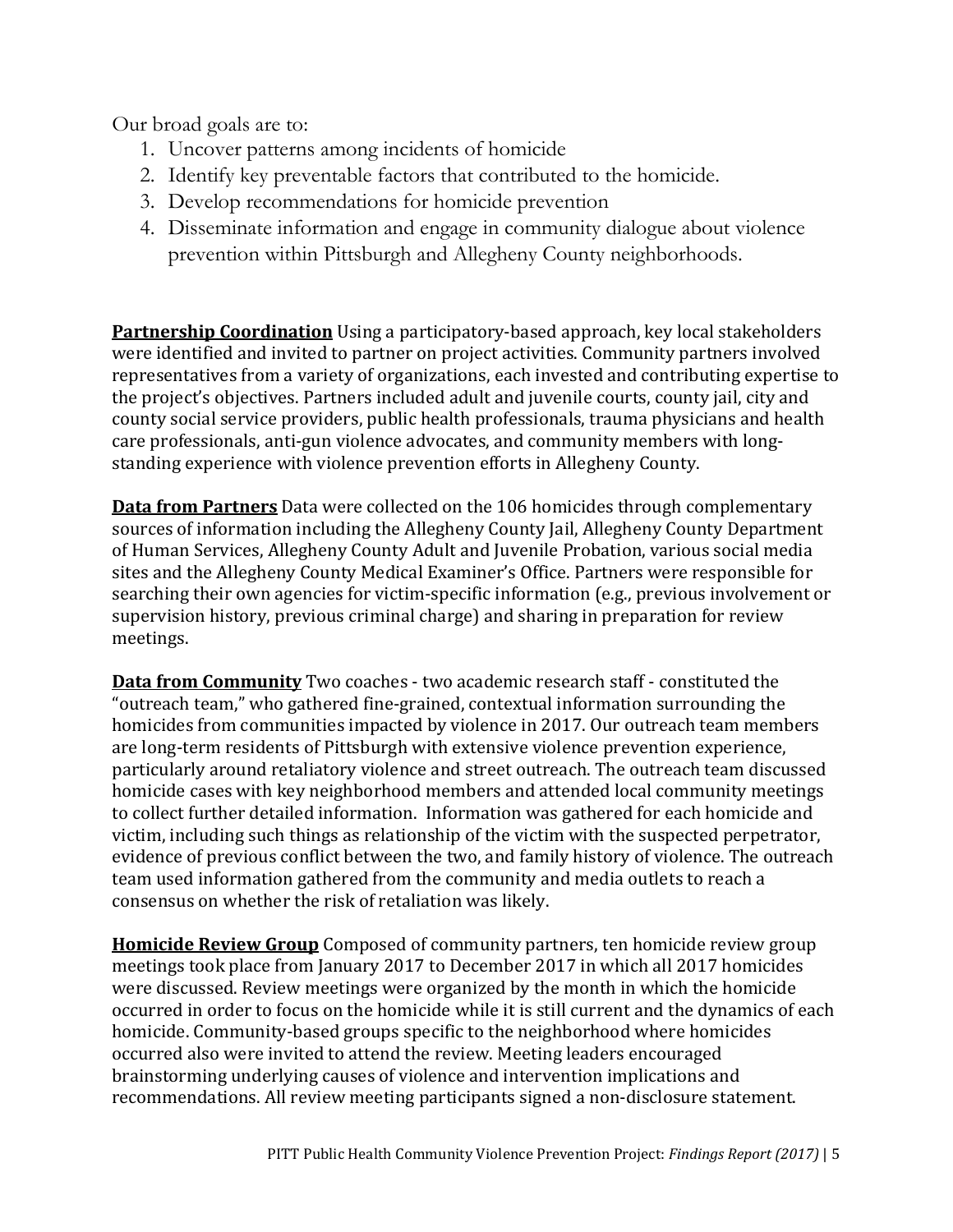The information discussed in this report represents a summary of collected data and information shared in homicide review group meetings and does not represent individual or organizational perspectives.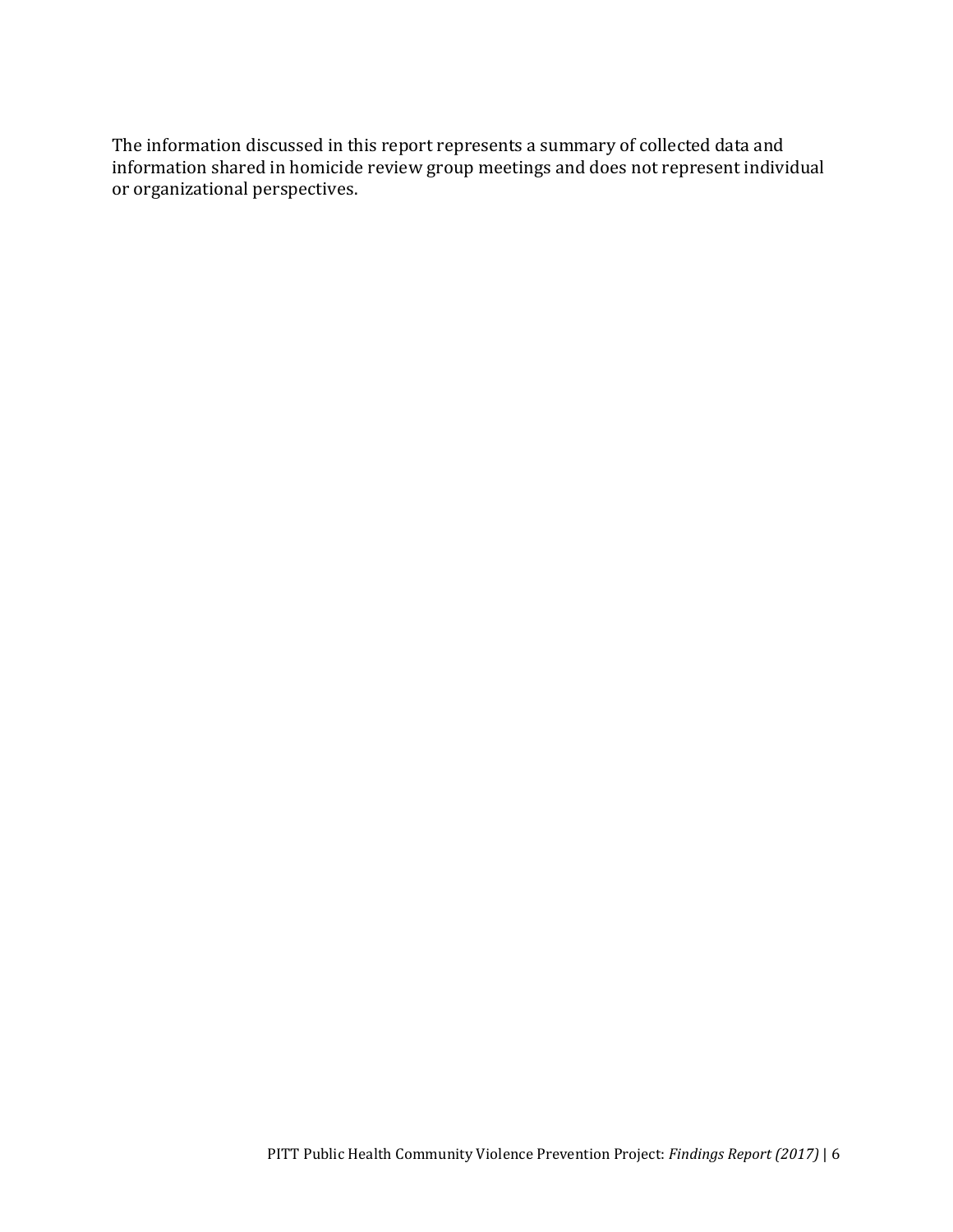# **Results**



PITT Public Health Community Violence Prevention Project: *Findings Report (2017)* | 7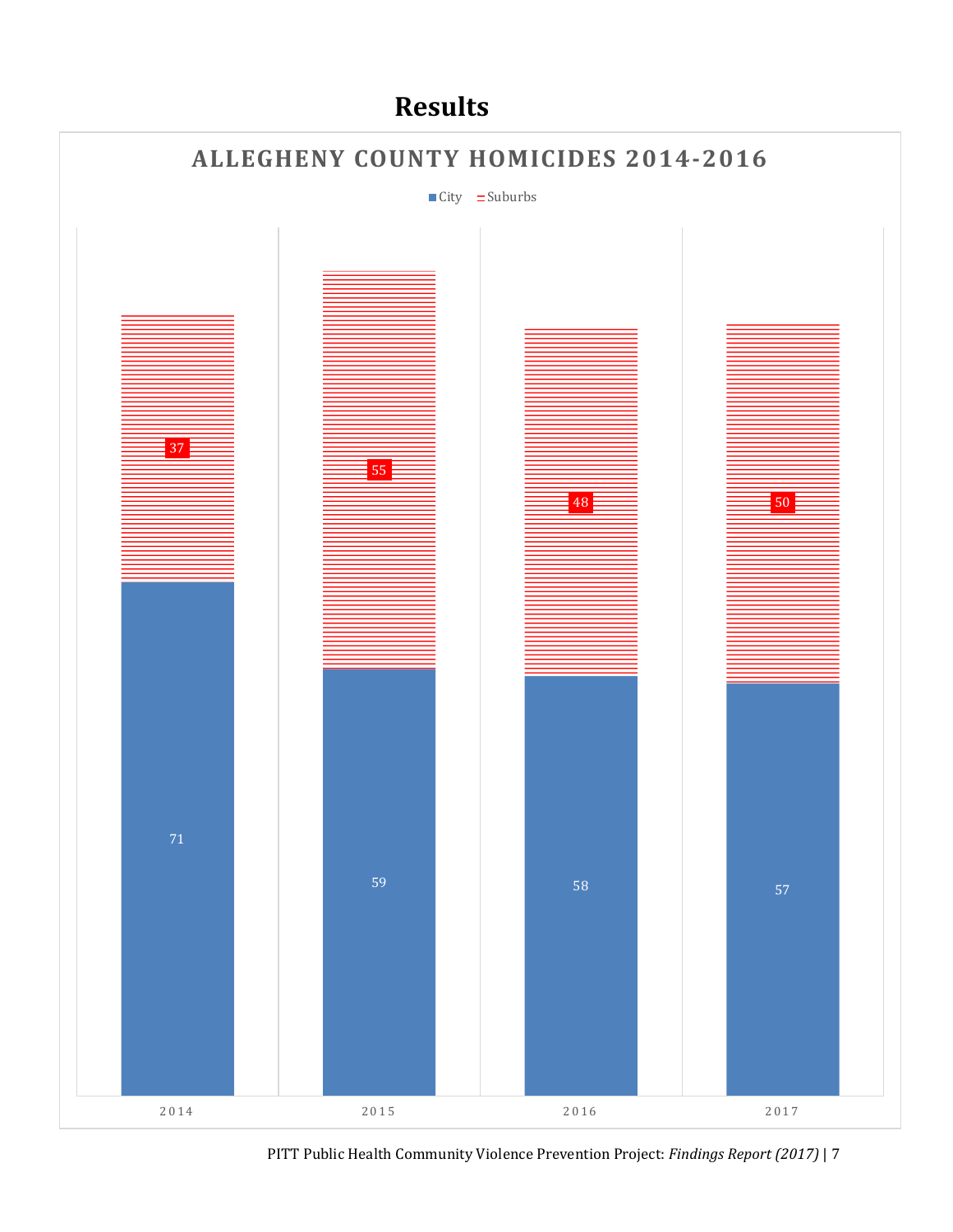



- Not included in the chart were 8 with other or missing race.
- In the United States Blacks come in at 52% of homicides, black population is 12%.
- Males lead and homicides by 78%, 49% population in the United States.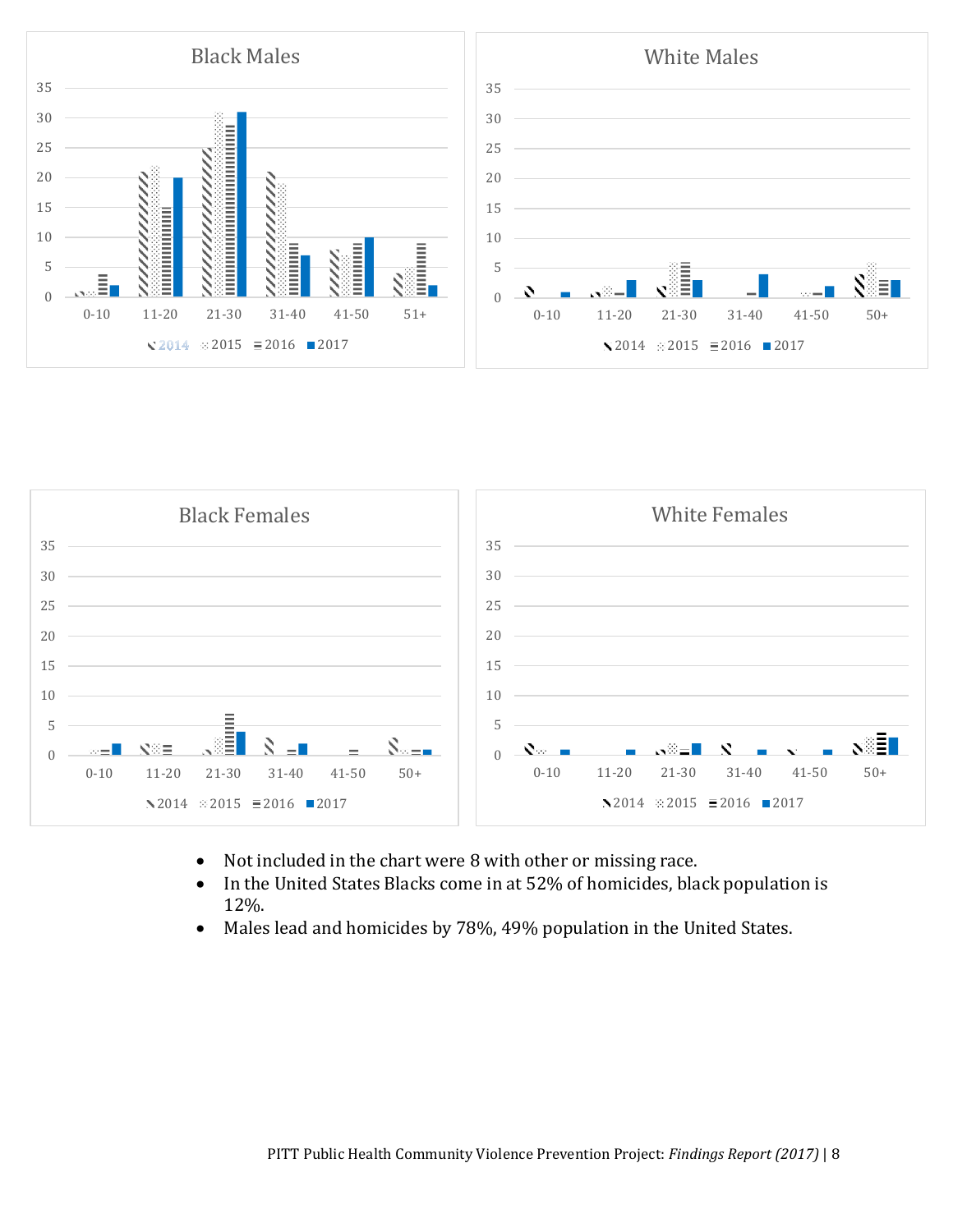|            | Zip Code Neighborhood(s)                                   |                            | Land Area Population | <b>Police Department</b> | Homicide Victims 2014   Homicide Victims 2015   Homicide Victims 2016   Homicide Victims 2017 |                               |                                |                |
|------------|------------------------------------------------------------|----------------------------|----------------------|--------------------------|-----------------------------------------------------------------------------------------------|-------------------------------|--------------------------------|----------------|
|            | 15101 Allison Park                                         | 13.82 sq. mi               | 21, 741              | Hampton Township P.D.    | 0                                                                                             | 0                             | $\mathbf{1}$                   | $\overline{2}$ |
|            | 15236 Baldwin                                              | 5.9 sq mi                  | 19,812               | Baldwin P.D              | $\pmb{0}$                                                                                     | $\overline{2}$                | 0                              | $\mathbf 1$    |
|            | 15202 Bellevue                                             | 1.01 sq. mi                | 8,624                | Bellevue P.D.            | $\mathbf 0$                                                                                   | 0                             | 3                              | 0              |
|            | 15202 Ben Avon                                             | 3,56 sq. mi                | 1,781                | Ohio Township P.D        | $\pmb{0}$                                                                                     | 0                             | 0                              | $\mathbf 1$    |
|            | 15014 Brackenridge                                         | 0.51 sq. mi                | 3,262                | Brackenridge P.D.        | $\mathbf 0$                                                                                   | 0                             | $\mathbf{1}$                   | 0              |
|            | 15104 Braddock                                             | 2.45 sq. mi                | 8,839                | Braddock P.D.            | $\overline{4}$                                                                                | 5                             | 3                              | 0              |
|            | 15221 Braddock Hills                                       | $1.0$ sq mi                | 1,880                | Braddock Hills P.D.      | $\pmb{0}$                                                                                     | $\overline{2}$                | $\mathbf 0$                    | $\pmb{0}$      |
|            | 15227 Brentwood                                            | 1.45 Sq. mi                | 9,613                | Brentwood P.D.           | $\pmb{0}$                                                                                     | 0                             | $\overline{2}$                 | $\mathsf 0$    |
|            | 15025 Clairton, Jefferson Hills                            | $2.8$ sq mi                | 6,796                | Clairton P.D.            | 0                                                                                             | 5                             | 3                              | $\mathbf{1}$   |
|            | 15216 Dormont                                              | $0.7$ sq mi                | 8,593                | Dormont P.D.             | 0                                                                                             | $\pmb{0}$                     | 0                              | $\mathsf 0$    |
|            | 15110 Duquesne                                             | 1.82 sq. mi                | 5,547                | Duqesne P.D              | 3                                                                                             | 0                             | 0                              | $\mathbf{1}$   |
|            | 15112 East Pittsburgh                                      | 0.4 sq mi                  | 1,822                | East Pittsburgh P.D      | $\pmb{0}$                                                                                     | $\overline{2}$                | $\mathbf{1}$                   | $\mathsf 0$    |
| 15233 Etna |                                                            | 0.73 sq. mi                | 3,397                | Etna P.D                 | 0                                                                                             | 0                             | $\overline{2}$                 | $\mathsf 0$    |
|            | 15238 Forward Township                                     | 19.9 sq. mi                | 3,771                | Forward Township P.D     | $\pmb{0}$                                                                                     | $\mathbf{1}$                  | 0                              | 0              |
|            | 15045 Glassport                                            | 1.9 sq. mi                 | 4,377                | Gtlassport P.D           | 0                                                                                             | 0                             | 0                              | $\mathbf 1$    |
|            | 15120 Homestead                                            | 1.90 sq. mi                | 3,079                | Homestead P.D            | $\mathbf 1$                                                                                   | $\overline{2}$                | $\overline{2}$                 | 0              |
|            | 15215 Kennedy, Sharpsburg                                  | $6.1$ sq mi                | 11.118               | Kennedy/Sharpsburg P.D   | 0                                                                                             | $\overline{2}$                | $\pmb{0}$                      | $\mathbf 1$    |
|            | 15237 McCandless                                           | 24.21 sq. mi               | 41,499               | McCandless P.D           | $\overline{2}$                                                                                | 0                             | 0                              | $\mathbf{1}$   |
|            | 15136 McKees Rocks                                         | 11.13 sq. mi               | 23,184               | McKees Rocks P.D         | 4                                                                                             | 5                             | 3                              | 3              |
|            | 15132 McKeesport                                           | 5.65 sq. mi                | 21,057               | McKeesport P.D           | 4                                                                                             | 11                            | $\sqrt{4}$                     | 13             |
|            | 15146 Monroeville                                          | 19.8 sq mi                 | 28,386               | Monroeville P.D          | 0                                                                                             | $\overline{2}$                | 0                              | $\mathsf 0$    |
|            | 15108 Moon                                                 | 39.47 sq. mi               | 38,927               | Moon Township P.D        | $\mathbf 1$                                                                                   | $\mathbf 1$                   | 0                              | $\mathsf 0$    |
|            | 15228 Mt. Lebanon                                          | 6.08 sq mi                 | 33,137               | Mount Lebanon P.D        | $\pmb{0}$                                                                                     | 0                             | 0                              | $\mathbf 1$    |
|            | 15120 Munhall                                              | 4.67 sq. mi                | 18,833               | Munhall P.D              | $\mathbf 1$                                                                                   | 0                             | 0                              | $\mathsf 0$    |
|            | 15139 Oakmont                                              | 1.59 sq. mi                | 6,412                | Oakmont P.D              | $\pmb{0}$                                                                                     | 0                             | $\mathbf 1$                    | 0              |
|            | 15140 Pitcairn                                             | 0.51 sq mi                 | 3,689                | Pitcairn P.D             | 0                                                                                             | 0                             | $\pmb{0}$                      | $\mathbf 1$    |
|            | 15235 Penn Hills                                           | 14.66 sq. mi               | 33,681               | Penn Hills P.D           | 3                                                                                             | 3                             | 3                              | $\overline{7}$ |
| 15239 Plum |                                                            | 29 sq. mi                  | 27,126               | Plum P.D                 | 0                                                                                             | 0                             | 0                              | $\mathbf{1}$   |
|            | 15104 Rankin                                               | 0.44 sq. mi                | 1,955                | Rankin P.D               | 0                                                                                             | 0                             | $\overline{2}$                 | $\mathbf 1$    |
|            | 15116 Shaler                                               | 11.2 sq mi                 | 28,757               | Shaler P.D               | 0                                                                                             | $\mathbf{1}$                  | 0                              | $\mathsf 0$    |
|            | 15218 Swissvale                                            | $1.2$ sq mi                | 8,983                | Swissvale P.D            | $\pmb{0}$                                                                                     | $\overline{2}$                | 0                              | 5              |
|            | 15084 Tarentum                                             | 1.4 sq mi                  | 4,530                | Tarentum P.D             | 0                                                                                             | 0                             | 0                              | $\mathbf{1}$   |
|            | 15145 Turtle Creek                                         | 1.97 sq. mi                | 6,945                | Turtle Creek P.D         | $\mathbf 1$                                                                                   | 0                             | $\mathbf{1}$                   | $\overline{2}$ |
|            | 15241 Upper St. Clair                                      | 10.4 sq. mi                | 19,651               | Upper St. Clair P.D      | $\mathbf 1$                                                                                   | 0                             | 0                              | $\mathsf 0$    |
|            | 15147 Verona                                               | 10.12 sq. mi               | 17,743               | Verona P.D               | 5                                                                                             | 0                             | 0                              | $\mathbf{1}$   |
|            | 15122 West Mifflin                                         | 14.2 sq mi                 | 20,313               | West Mifflin P.D         | $\pmb{0}$                                                                                     | $\overline{2}$                | 3                              | $\mathbf{1}$   |
|            | 15229 West View                                            | $1.0$ sq mi                | 6,771                | West View P.D            | 0                                                                                             | $\mathbf{1}$                  | $\mathsf 0$                    | $\mathsf 0$    |
|            | 15221 Wilkinsburg                                          | 6.15 sq. mi                | 31,069               | Wilkinsburg P.D          | $\overline{7}$                                                                                | 5                             | 12                             | $\overline{4}$ |
|            | 15148 Wilmerding                                           | 0.4 sq. mi                 | 2,190                | North Versailes P.D      | 0                                                                                             | $\mathbf{1}$                  | $\mathbf{1}$                   | 0              |
|            | 15212 Northside                                            | 6.22 sq. mi                | 27,135               | Zone 1 P.D               | 5                                                                                             | $6\phantom{1}$                | $9\,$                          | $6\phantom{.}$ |
|            | 15214 Northside                                            | 4.7 sq. mi                 | 14,293               | Zone 1 P.D               | 6                                                                                             | 5 <sup>°</sup>                | $\overline{7}$                 | $\overline{2}$ |
|            | 15233 Manchester                                           | 0.279 sq mi                | 2,130                | Zone 1 P.D               | $\mathbf{0}$                                                                                  | $\overline{2}$                | $\mathbf{0}$                   | $\overline{2}$ |
|            | 15210 Brentwood                                            | 6.8 sq. mi                 | 28,641               | Zone 2 P.D.              | $\mathbf{1}$                                                                                  | $\overline{2}$                | $\mathbf{1}$                   | 5              |
|            | 15219 Hill District<br>15222 Strip District                | 2.29 sq. mi                | 17,684               | Zone 2 P.D.              | 8<br>$\mathbf 1$                                                                              | $6\phantom{1}$<br>$\mathbf 0$ | $\overline{3}$<br>$\mathbf{1}$ | 5<br>$\pmb{0}$ |
|            | 15211 Mt. Washinton                                        | 0.81 sq. mi<br>1.139 sq mi | 3,525<br>8,799       | Zone 2 P.D<br>Zone 3 P.D | $\overline{0}$                                                                                | $\overline{2}$                | $\overline{1}$                 | $\overline{1}$ |
|            | Allentown, Arlington, Beltzhoover,                         |                            |                      |                          |                                                                                               |                               |                                |                |
| 15210      | Carrick, Knoxville                                         | 4.64 sq. mi                | 24,920               | Zone 3 P.D.              | 10                                                                                            | 8 <sup>2</sup>                | 9                              | $\overline{0}$ |
|            | 15207 Hazelwood                                            | 4.79 sq. mi                | 10,779               | Zone 4 P.D.              | $\overline{2}$                                                                                | $\mathbf{1}$                  | $\mathbf 0$                    | $\overline{2}$ |
|            | 15213 Oakland                                              | 2.13 sq. mi                | 25,066               | Zone 4 P.D.              | $\mathbf 1$                                                                                   | $\mathbf{3}$                  | $\mathbf{1}$                   | $\mathbf{1}$   |
|            | 15232 Shadyside                                            | 0.921 sq. mi               | 13,915               | Zone 4 P.D.              | $\mathbf 0$                                                                                   | $\mathbf{0}$                  | $\mathbf{0}$                   | $\mathbf{1}$   |
|            | 15221 East Hills                                           | 0.541 sq mi                | 3,169                | Zone 5 P.D.              | $\mathbf{0}$                                                                                  | 5 <sup>1</sup>                | $2^{\circ}$                    | $\mathbf{0}$   |
|            | 15224 Bloomfield, Garfield,                                | 1.01 sq. mi                | 10,172               | Zone 5 P.D.              | $\overline{7}$                                                                                | $\overline{4}$                | 3                              | 3              |
|            | 15206 East Liberty, Larimer, Lincoln Lemingto 2.838 sq. mi |                            | 12,584               | Zone 5 P.D.              | $\overline{7}$                                                                                | $\overline{4}$                | $\mathbf 1$                    | 12             |
|            | 15208 Homewood                                             | 1.61 sq. mi                | 10,486               | Zone 5 P.D.              | 12                                                                                            | 7 <sup>7</sup>                | 10                             | 10             |
|            | 15201 Stanton Heights                                      | 2.48 sq. mi                | 12,850               | Zone 5 P.D.              | $\mathbf{1}$                                                                                  | $\mathbf 0$                   | $\mathbf{1}$                   | $\mathbf 0$    |
|            | 15216 Beechview                                            | 1.46 sq mi                 | 7,974                | Zone 6 P.D.              | $\pmb{0}$                                                                                     | $\overline{2}$                | $\mathbf 0$                    | $\mathbf 1$    |
|            | 15205 Crafton Heights, West wood                           | 0.754 sq mi                | 3,814                | Zone 6 P.D.              | $\mathbf 0$                                                                                   | $\mathbf{1}$                  | $\overline{2}$                 | $\overline{2}$ |
|            | 15226 Brookline                                            | 2.54 sq. mi                | 13,551               | Zone 6 P.D.              | $\mathbf{1}$                                                                                  | $\mathbf{1}$                  | $\mathbf 1$                    | $\mathbf{0}$   |
|            | 15204 Chartiers, Esplen, Sheraden                          | 1.86 sq. mi                | 7,986                | Zone 6 P.D.              | 5                                                                                             | $\overline{0}$                | 4                              | $\mathbf{1}$   |
|            | 15203 Southside                                            | 0.94 sq mi                 | 5,726                | Zone 6 P.D               | $\mathbf{0}$                                                                                  | $\mathbf{0}$                  | $\overline{0}$                 | 3              |
|            | 15220 Elliot                                               | 4.94 sq. mi                | 18,023               | Zone 6 P.D.              | $\overline{4}$                                                                                | $\mathbf{0}$                  | $\overline{2}$                 | $\mathbf{0}$   |

- Allegheny county population estimates at 1,225,365. Within that white alone 80.7% black or African American alone 13.4%, Asian alone 3.6%, Hispanic or Latino 2.0% and 2 or more races 2.1%
- 51.7% of Allegheny County are females. 16 years and over represent 83.1%.
- Allegheny County consist of 130 Municipalities, plus the 32 within the City itself.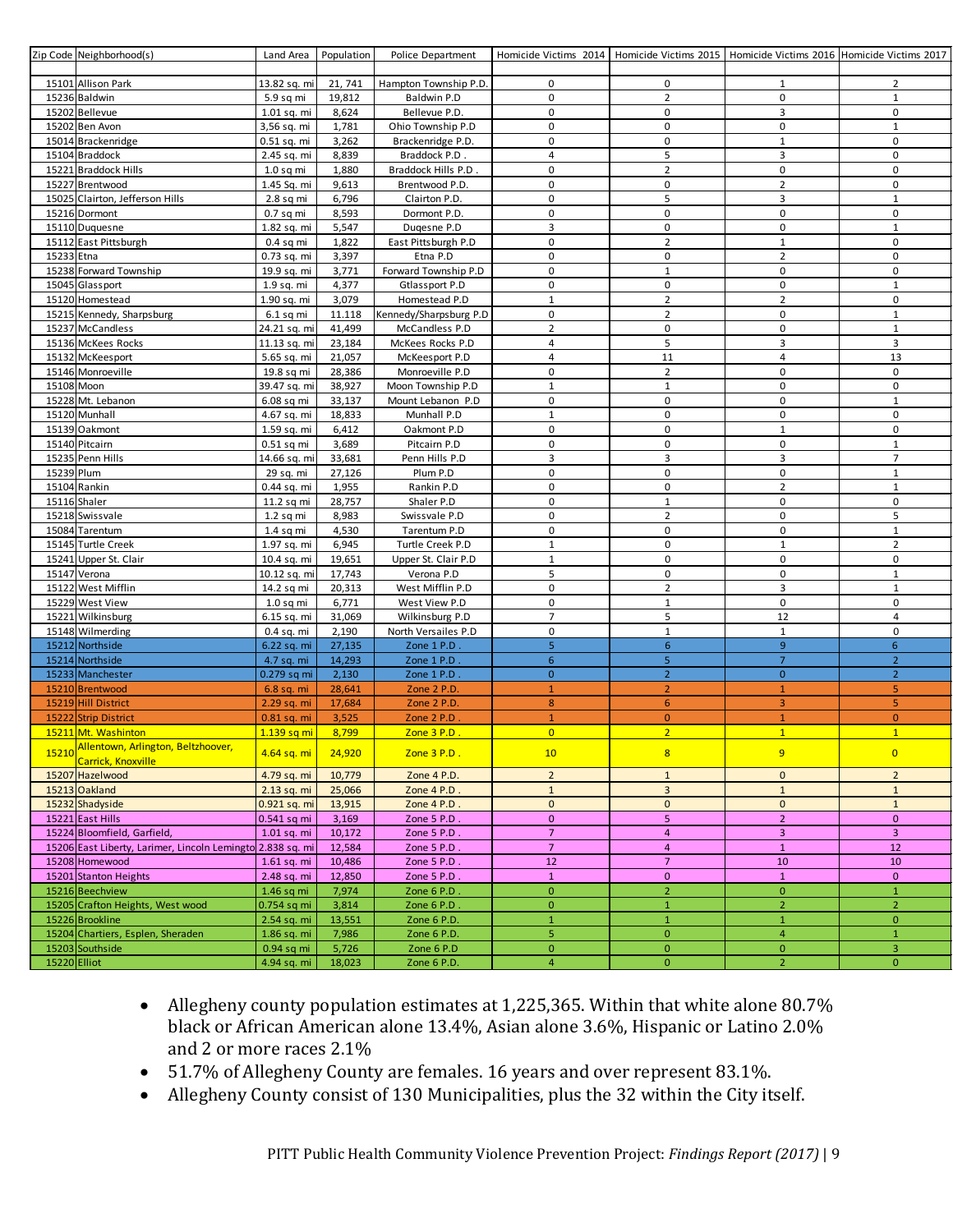

• Each year homicides tend to happen more on the weekend days than weekdays, in we saw a decrease on Fridays and an increase on Tuesdays. We have been seeing a decrease of weekend homicides and increase during the weekdays.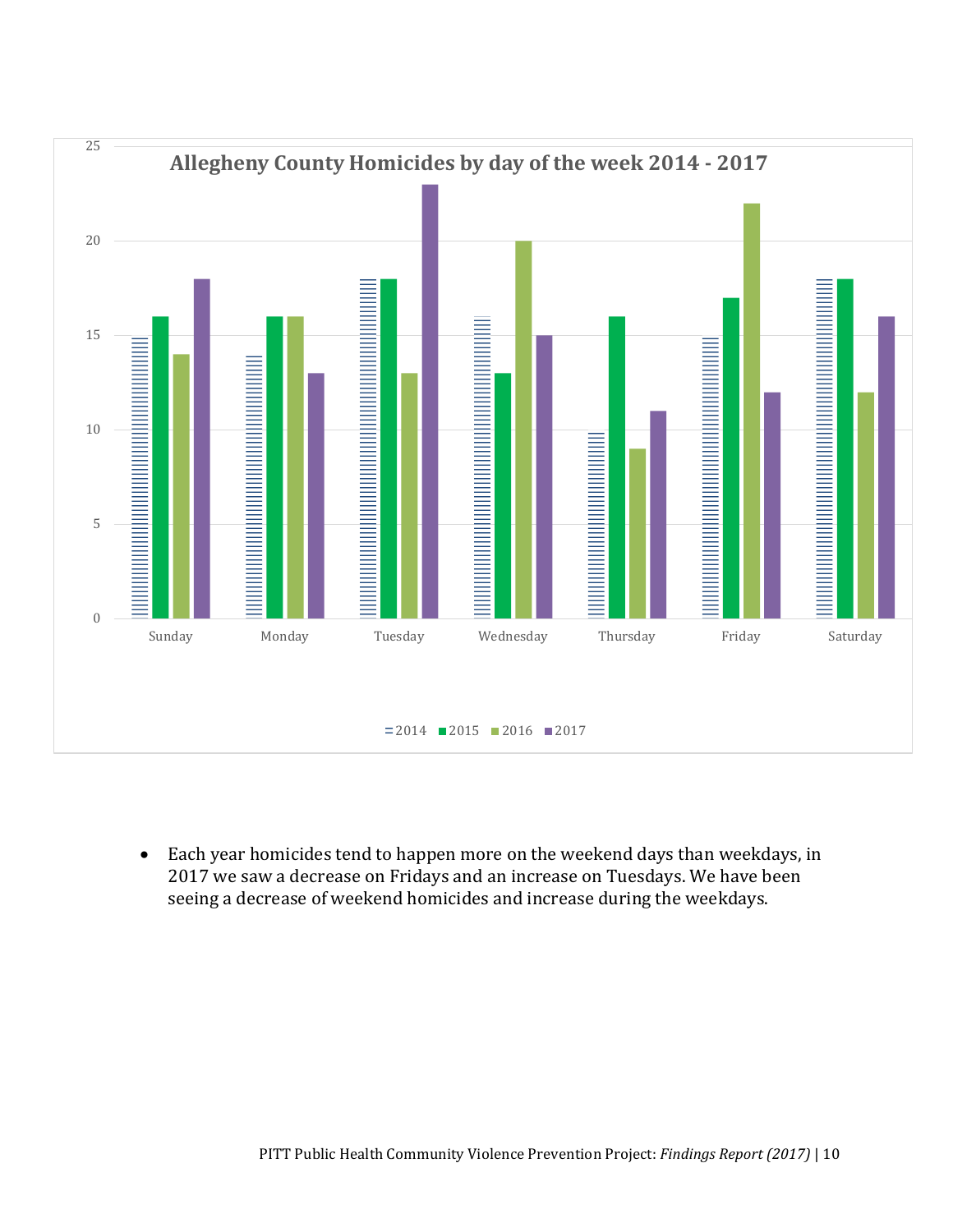

PITT Public Health Community Violence Prevention Project: *Findings Report (2017)* | 11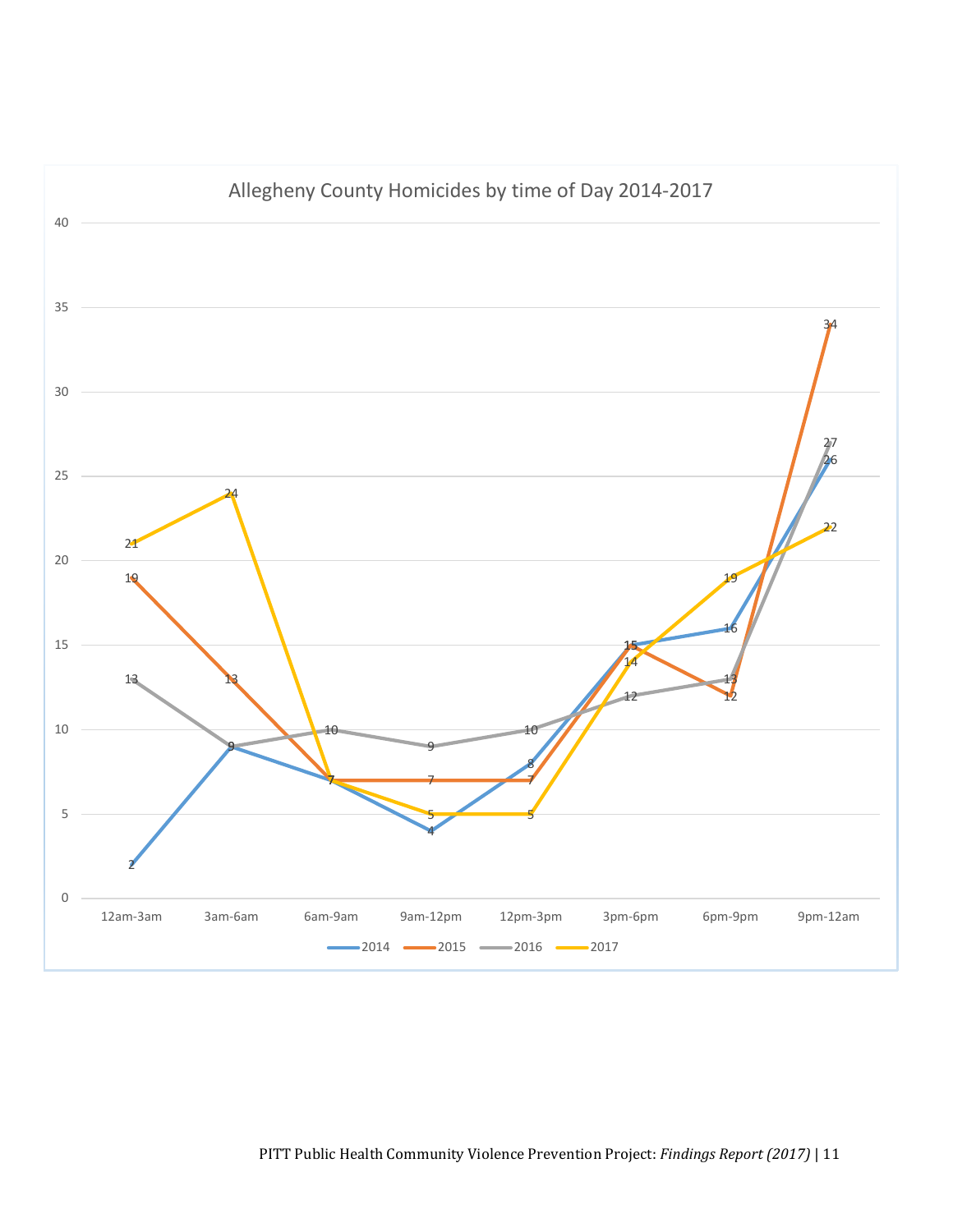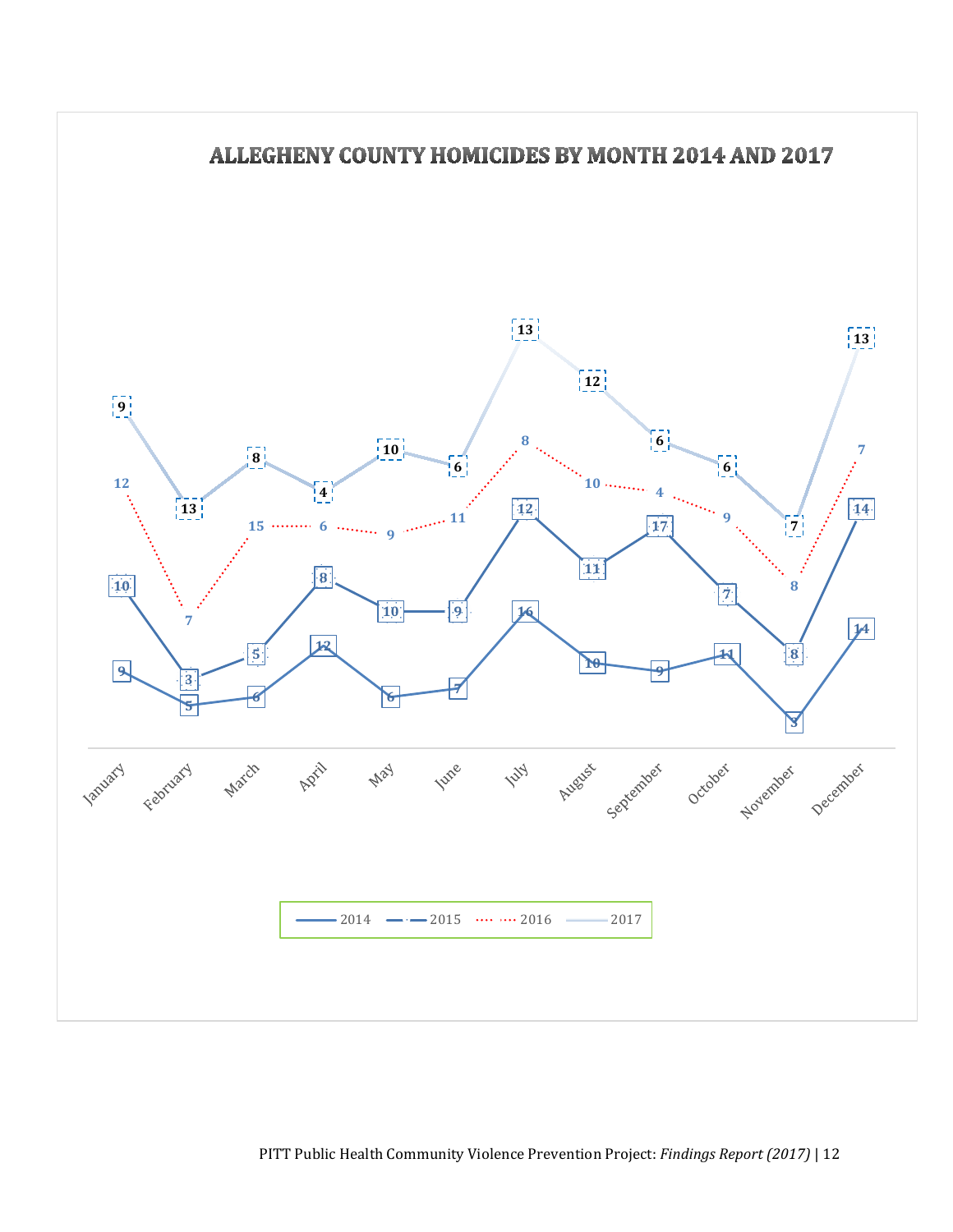

- Firearms remain the most common cause of homicide death in Allegheny County.
- Firearms accounted for 73% of homicides in the United States in 2017, majority of victims of those firearms being between the ages of 20 to 24 African males.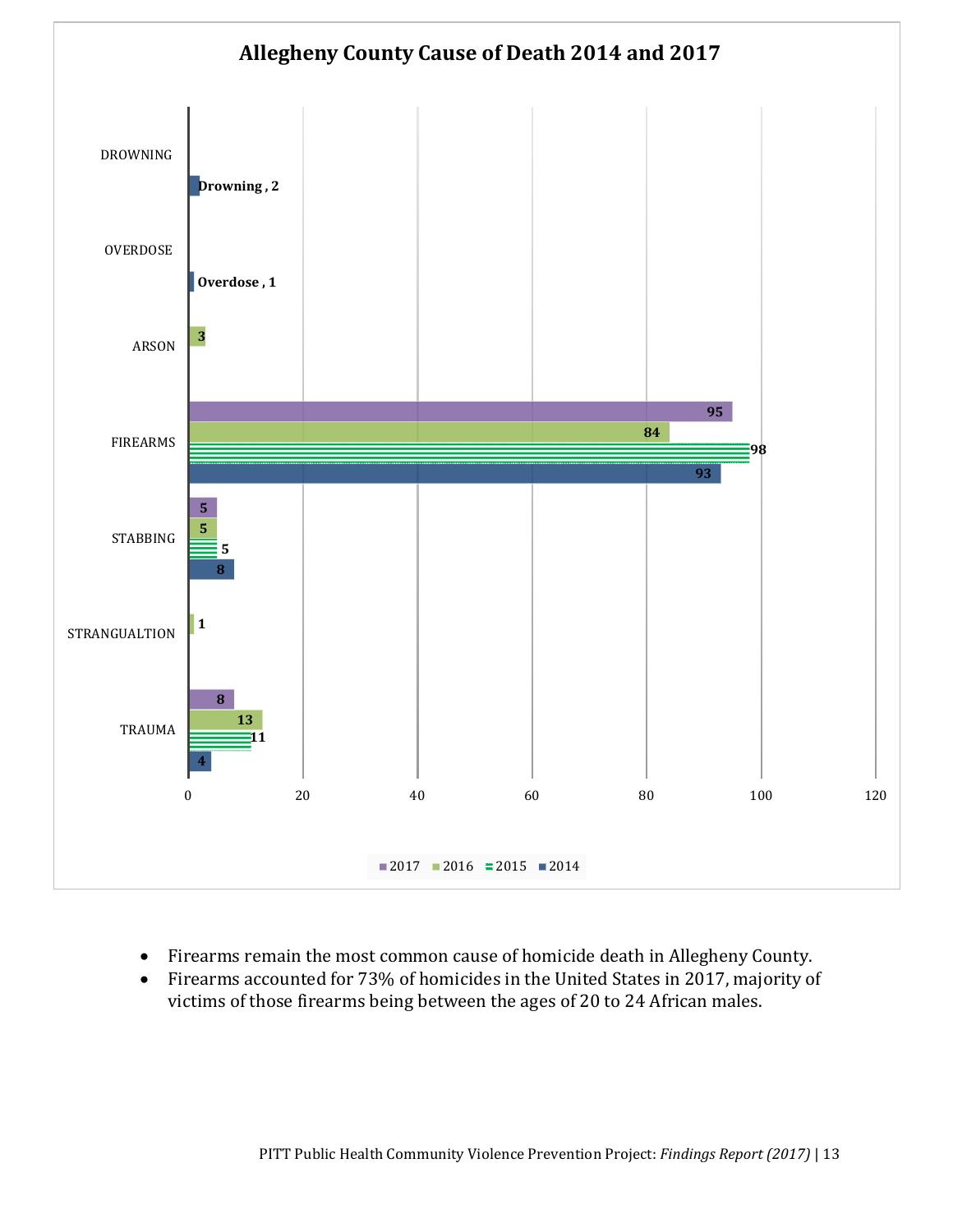| <b>Characteristics</b>                             | 2014             | 2015           | 2016             | 2017             |
|----------------------------------------------------|------------------|----------------|------------------|------------------|
| <b>Total Number of</b><br>Homicides                | 108              | 114            | 106              | 107              |
| <b>Location Type</b>                               |                  |                |                  |                  |
| Street, Road, Avenue                               | 38               | 43             | 35               | 36               |
| House/Home                                         | 33               | 36             | $\overline{3}$   | 35               |
| Housing Authority<br>Housing                       | $\overline{7}$   | $\overline{5}$ | $\overline{7}$   |                  |
| Apartment                                          | $\overline{4}$   | 10             | $\overline{2}$   | 5                |
| Automobile                                         | $\, 8$           | $10\,$         | 16               | 15               |
| Bar, Club                                          | $\overline{7}$   | 3              | $\boldsymbol{0}$ | $\overline{2}$   |
| Park, Parking lot,<br>Wooded area                  | 8                | 3              | 3                | $\overline{7}$   |
| Group home,<br>Correctional facility               | $\boldsymbol{0}$ | $\mathbf{1}$   | $\boldsymbol{0}$ | $\boldsymbol{0}$ |
| Other(i.e. vacant<br>building, river,<br>business) | $\overline{3}$   | 3              | 5                | 5                |
| <b>Residence of Victim</b><br>at time of death     |                  |                |                  |                  |
| Pittsburgh                                         | 46               | 55             | 44               | 39               |
| Suburbs                                            | 29               | 54             | 48               | 51               |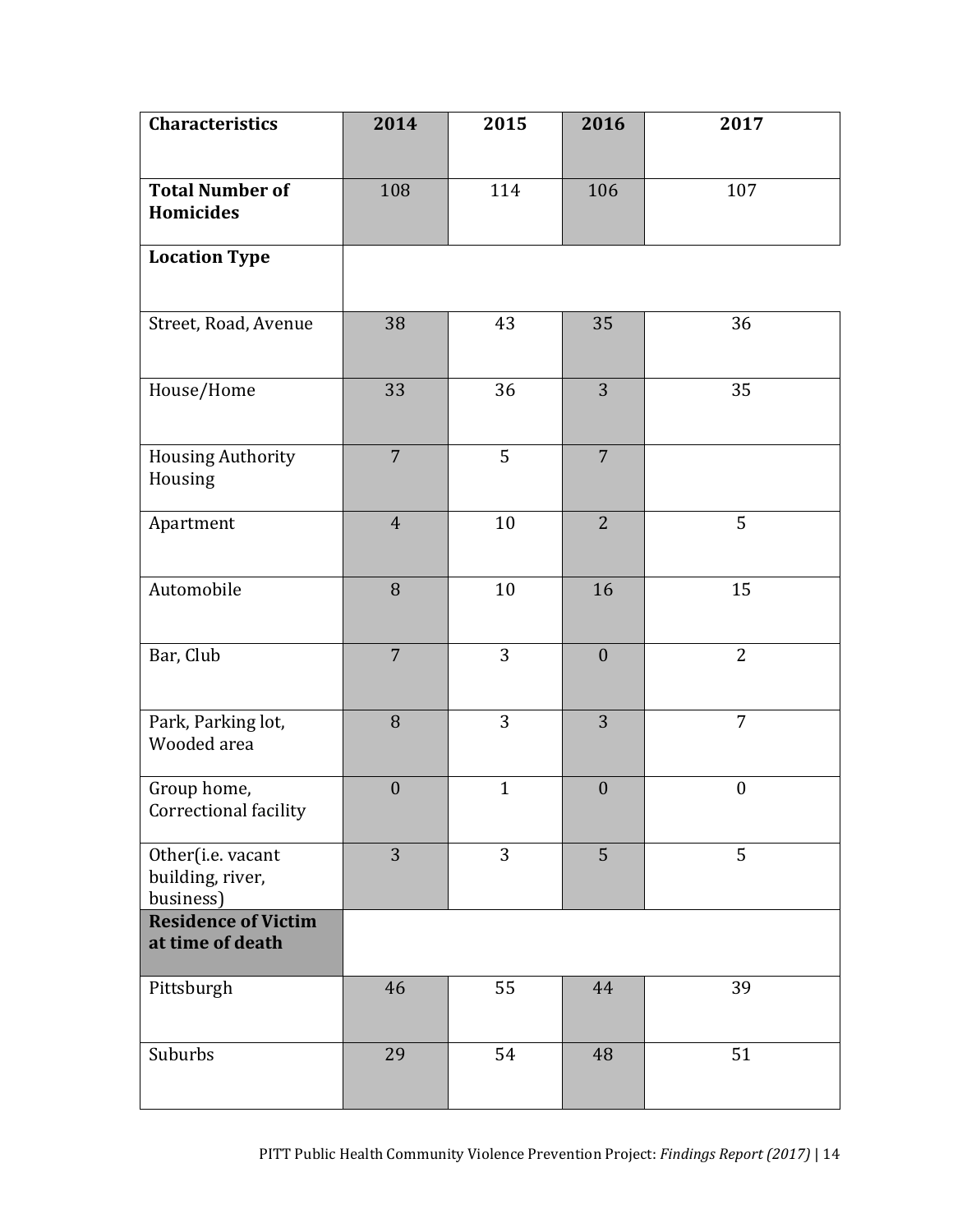| Homeless                                                | $\overline{1}$ | $\overline{0}$ | $\mathbf{1}$   | $\boldsymbol{0}$ |
|---------------------------------------------------------|----------------|----------------|----------------|------------------|
| Unknown                                                 | 32             | $\overline{2}$ | 12             | 14               |
| Outside of Allegheny<br>County                          | $\overline{0}$ | $\overline{3}$ | $\mathbf{1}$   | $\overline{3}$   |
| <b>Killed</b> in<br>Neighborhood of<br><b>Residence</b> | 32             | 55             | 43             | 62               |
| Others injured in<br>incident                           | $\overline{4}$ | 15             | 15             | 14               |
| <b>Received DHS</b><br><b>Services</b>                  | 66             | 69             | 48             | 72               |
| Perpetrator/Suspect                                     |                |                |                |                  |
| Arrest made                                             | 29             | 55             | 45             | 42               |
| Deceased (e.g. murder-<br>suicide)                      | $\overline{4}$ | $\overline{2}$ | $\overline{2}$ | $\overline{4}$   |
| Charges pending(e.g.,<br>self-defense)                  | $\mathbf{1}$   | $\overline{2}$ | $\mathbf{1}$   | $\boldsymbol{0}$ |
| Law Enforcement                                         | $\mathbf{1}$   | 3              | $\mathbf{1}$   | $\mathbf{1}$     |
| Unknown                                                 | $\overline{2}$ | 52             | 57             | 60               |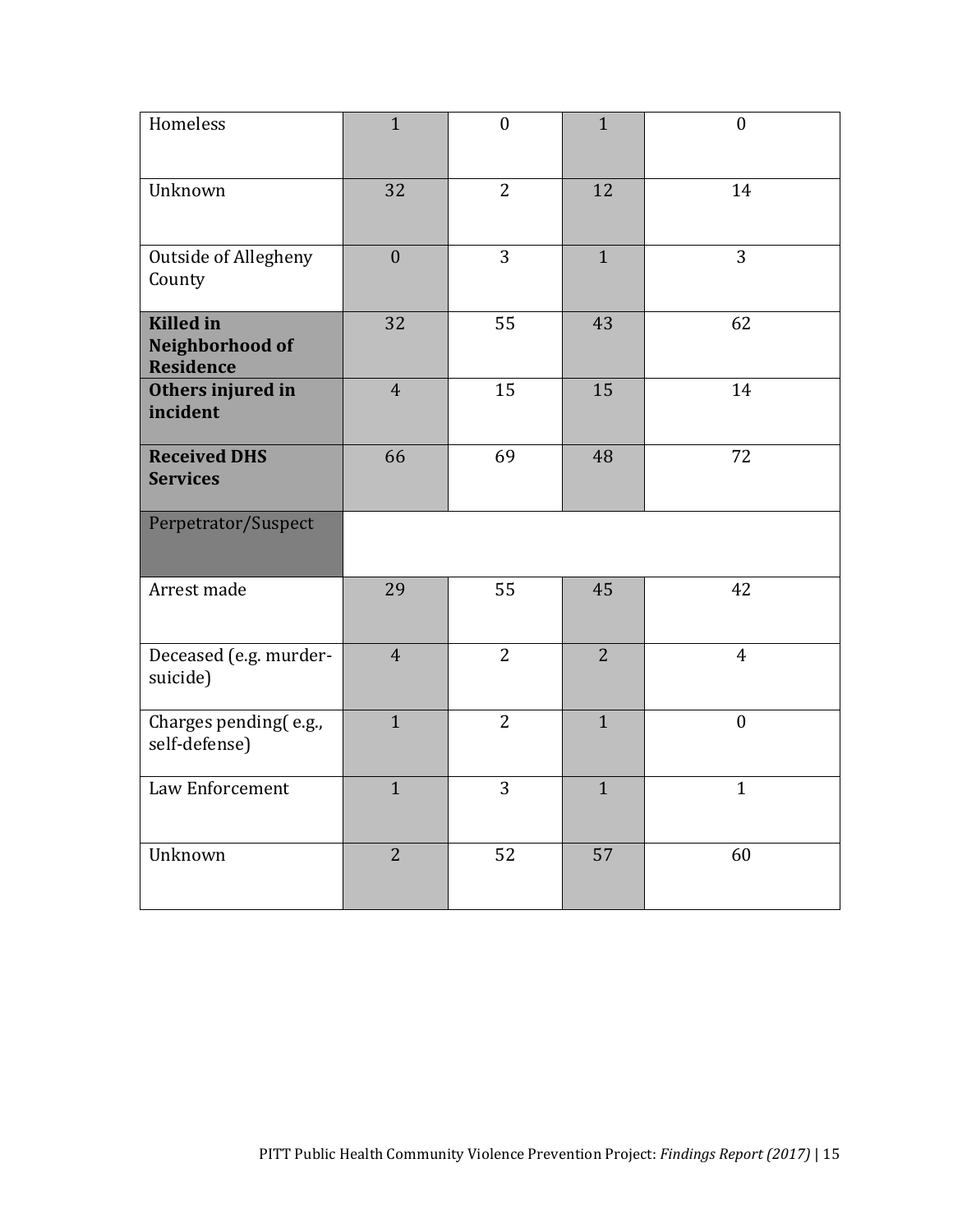| Conflict context, definition (Allegheny County, 2015) |                                                                                                               |  |  |  |  |
|-------------------------------------------------------|---------------------------------------------------------------------------------------------------------------|--|--|--|--|
|                                                       |                                                                                                               |  |  |  |  |
| <b>Conflict Context</b>                               | <b>Definitions &amp; Clarification</b>                                                                        |  |  |  |  |
| Peer conflict*                                        | • Purposeful, self-motivated                                                                                  |  |  |  |  |
| *Peer- move in the                                    | • Peers or individuals with something in common (e.g., avocation, residence,                                  |  |  |  |  |
| same circle.                                          | age) with more than a superficial familiarity                                                                 |  |  |  |  |
|                                                       | • Conflicts may stem from such things as drugs, money, power, or disrespect,<br>but not gang business.        |  |  |  |  |
| Gang/Group related                                    | • U.S. Department of Justice gang definition is used, specifically there is:                                  |  |  |  |  |
|                                                       | o Identifiable leadership and internal organization                                                           |  |  |  |  |
|                                                       | o Collective identification by employing a common name, slogan, sign or<br>symbol, style or color of clothing |  |  |  |  |
|                                                       | • Conflicts are "gang on gang" or one named gang versus another named gang                                    |  |  |  |  |
|                                                       | and may involve such things as turf/territory, intimidation, power, pride and                                 |  |  |  |  |
|                                                       | respect, or gang business (e.g., drugs, stolen commerce, firearms, prostitution)                              |  |  |  |  |
|                                                       | • Geographically defined boundaries in Pittsburgh that determine with what                                    |  |  |  |  |
|                                                       | gang you should affiliate                                                                                     |  |  |  |  |
| Isolated Incident                                     | • Incidents that are criminally motivated, but do not involve aspects of a peer or                            |  |  |  |  |
|                                                       | gang-related conflict                                                                                         |  |  |  |  |
|                                                       | • Considered an isolated event                                                                                |  |  |  |  |
|                                                       | • Conflicts may stem from such things as:                                                                     |  |  |  |  |
|                                                       | ○ Robbery, home invasion                                                                                      |  |  |  |  |
|                                                       | o Argument/conflict                                                                                           |  |  |  |  |
|                                                       | ○ Contracted killing                                                                                          |  |  |  |  |
|                                                       |                                                                                                               |  |  |  |  |
| Child abuse                                           | • Intentional injury or violence towards a child                                                              |  |  |  |  |
| Intimate                                              | • Intentional injury or violence perpetrated by a current or former intimate                                  |  |  |  |  |
| partner/Domestic                                      | partner (e.g., boyfriend, girlfriend, wife husband).                                                          |  |  |  |  |
| violence                                              | • Domestic injury or Violence between family members or household affairs.                                    |  |  |  |  |
| Non-criminal or                                       | • Incidents that are not criminally motivated and do not involve aspects of a                                 |  |  |  |  |
| unintentional                                         | peer or gang-related conflict                                                                                 |  |  |  |  |
|                                                       | • Conflicts may stem from such things as:                                                                     |  |  |  |  |
|                                                       | o Unintended target                                                                                           |  |  |  |  |
|                                                       | o No apparent motive                                                                                          |  |  |  |  |
|                                                       | o Negligence or improper firearm storage                                                                      |  |  |  |  |
|                                                       | o Personal protection or self-defense                                                                         |  |  |  |  |
|                                                       |                                                                                                               |  |  |  |  |
| Law Enforcement                                       | • Any incident that involves law enforcement                                                                  |  |  |  |  |
| Unknown                                               | • Unknown due to incomplete information                                                                       |  |  |  |  |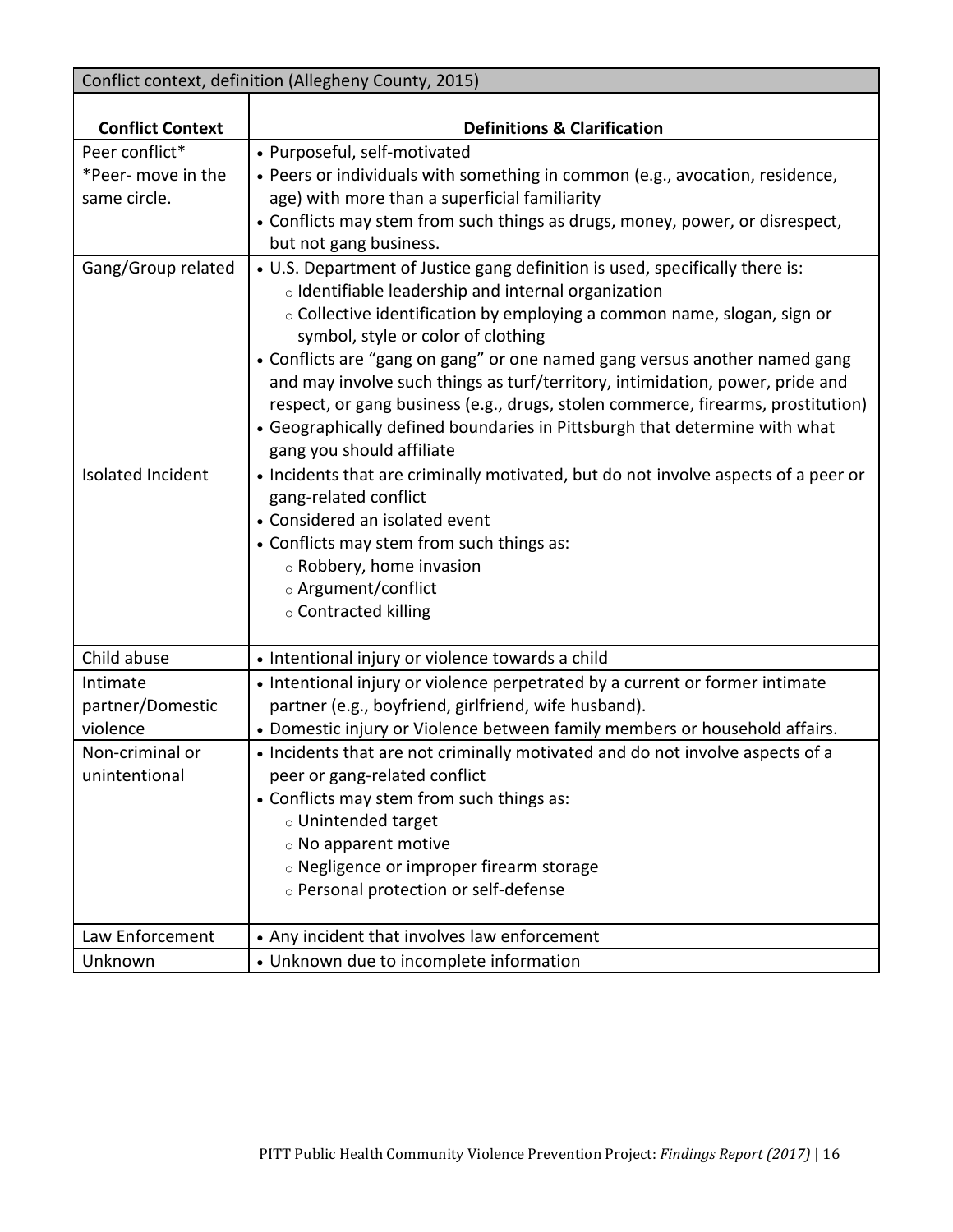| <b>Conflict Context Allegheny County</b>     | 2015           | 2016           | 2017           |
|----------------------------------------------|----------------|----------------|----------------|
|                                              |                |                |                |
| Peer conflict                                | 42             | 43             | 49             |
|                                              |                |                |                |
| Gang-related                                 | $\pmb{0}$      | $\pmb{0}$      | $\mathbf 0$    |
|                                              |                |                |                |
| <b>Isolated Incident</b>                     | 17             | 16             | 9              |
|                                              |                |                |                |
| <b>Intimate partner or Domestic Violence</b> | 6              | $\overline{7}$ | 6              |
| <b>Child abuse</b>                           | $\overline{2}$ | $\mathbf{1}$   | $\overline{2}$ |
| Non-criminal or unintentional                | $\overline{2}$ | $\overline{2}$ | 3              |
|                                              |                |                |                |
| <b>Law Enforcement</b>                       | $\mathbf{3}$   | $\mathbf 1$    | $\mathbf 1$    |
|                                              |                |                |                |
| <b>Unknown</b>                               | 33             | 36             | 37             |

• According to the FBI: United States Crime report, robbery was the highest circumstance in homicides nationwide.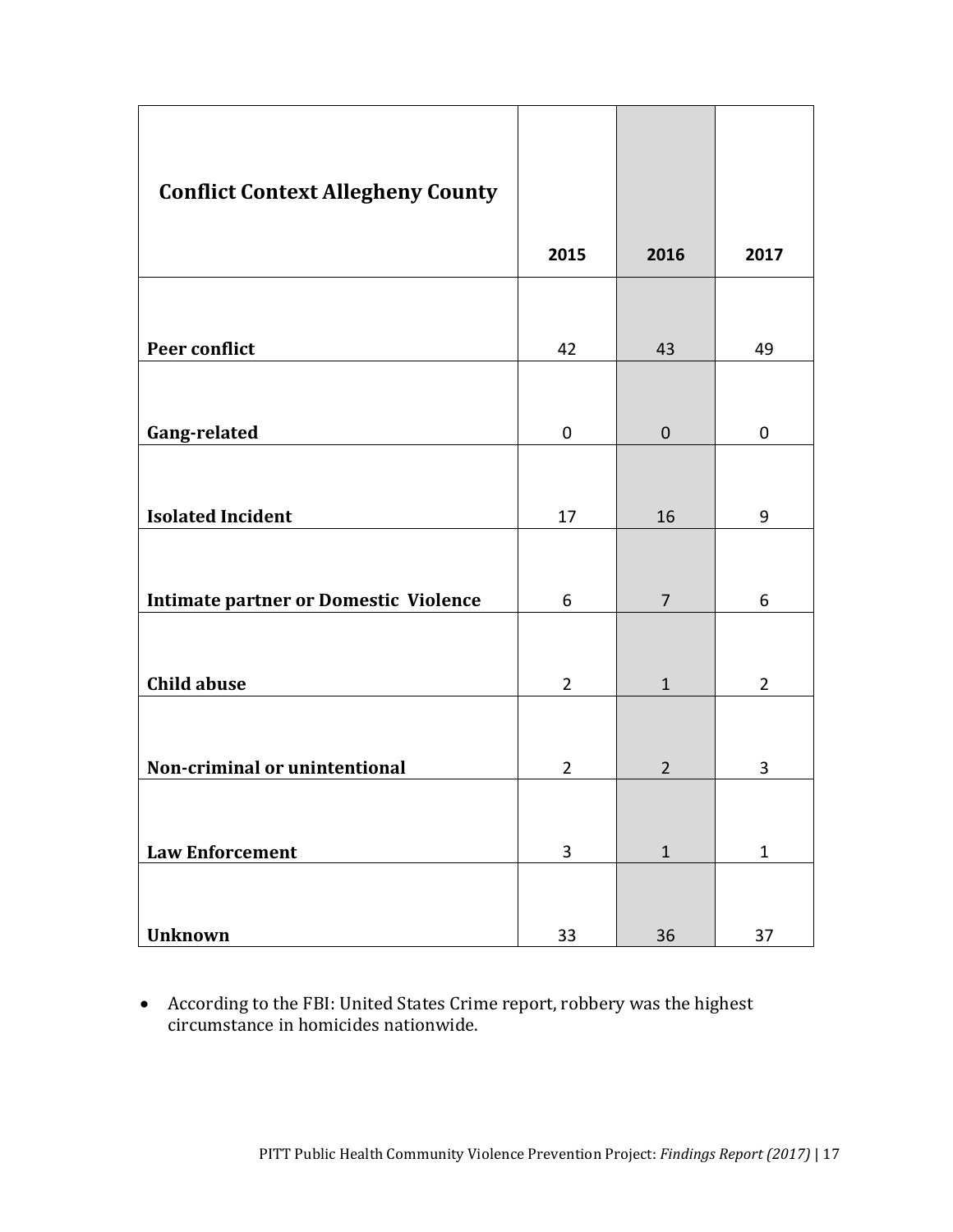

- Drug charges was leading charges victims received, majority was manufacture, delivery, or possession with intent to manufacture or deliver.
- Charges shown are adult charges, 86% of victims had juvenile charges starting as young as 11 years of age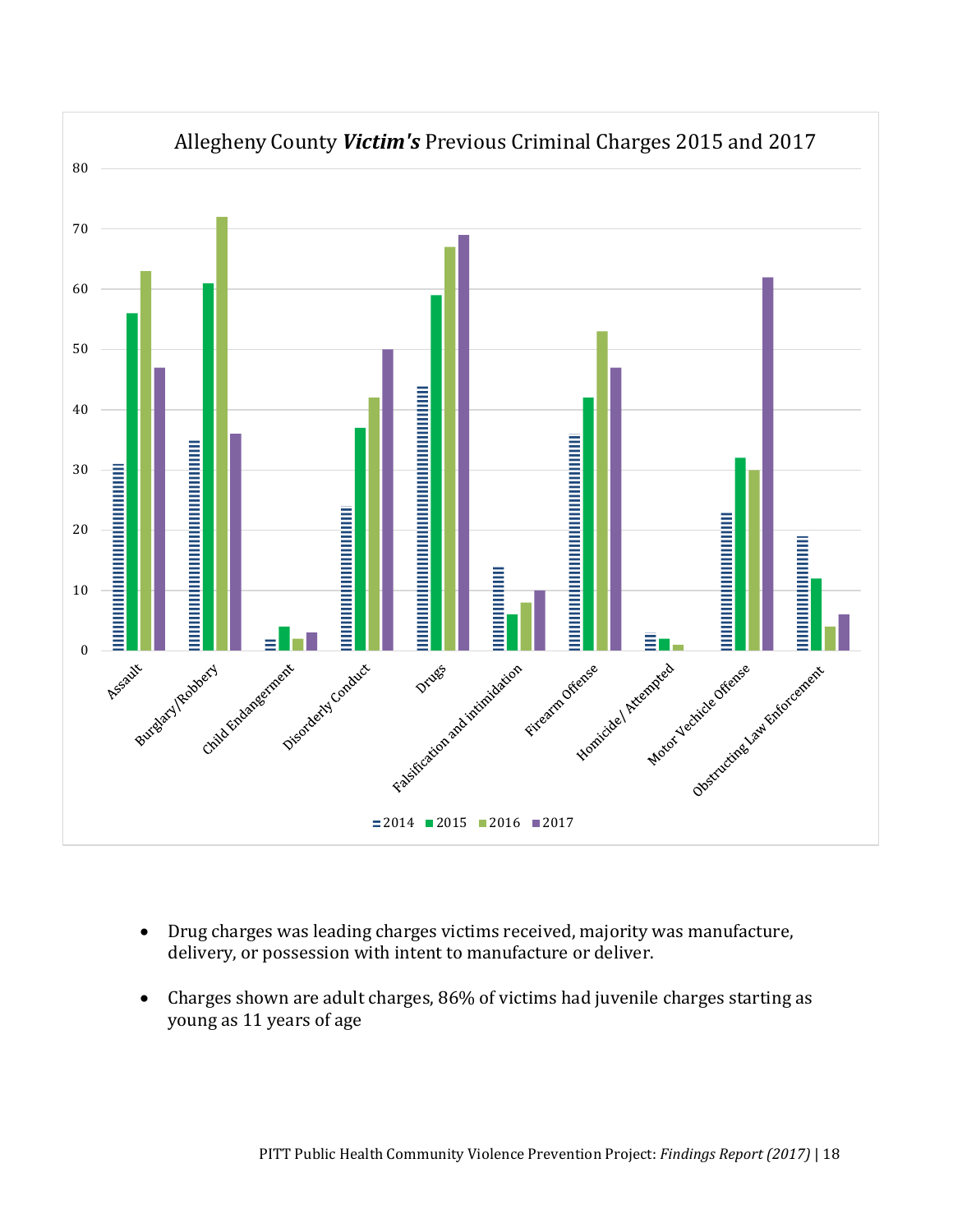#### *Key Contributing Factors*

Public information and news outlets often oversimplify intentional injury and homicides in Allegheny County, frequently identifying street gangs and illicit drugs as the source of conflict. Through community engagement and academic-community partnerships, greater contextual information was gathered and homicides were found to involve a variety of factors. Numerous contributing factors were identified and discussed with partners as relevant to homicides from 2017.

Discussion took place around the role of street drugs, multigenerational family involvement in violence and illegal activities. This cycle of violence, and its impact on the breakdown of a family unit, was identified as a contributor to a victim's involvement in violence. Why we are taking the public health approach of violence being a disease and passed on.

The increasing access to and use of social media (e.g., Facebook, Twitter, Snapchat and Instagram) was still extensively discussed around homicide cases, particularly social media as an additional opportunity for conflict (i.e., beyond face-to-face arguments). In addition to things such as YouTube, Facebook, Instagram, Snapchat and twitter social media is beginning to play a larger role in sources of conflict among individuals and future violence and intentional injury. Additionally, drugs, alcohol, and access to firearms were also frequently highlighted as related to the homicides.

Violence as normative behavior and an appropriate form of conflict resolution was discussed as a significant contributing factor to the homicides. A lack of mentoring or positive behavior modeling within families, in addition to a potential familial cycle of violence, as well as within the schools and carried out in neighborhoods was identified as relevant in the homicides from 2017.

#### **Five Year Comparison: Emerging Differences**

Victim and homicide differences emerged between 2012 and 2013. Female victims represented a larger number of homicides in 2013, (17% of total homicides, of which 50% were related to intimate partner violence). Furthermore, female intimate partner homicides were associated with a variation in cause of death compared to 2012 with 50% due to a gunshot wound, 25% due to poisoning, and 25% due to stabbing.

Age of homicide victim differed between the years, with the majority of victims aged 18 to 25 years in 2012 compared to the majority 35 years or older in 2013,

Firearm charges for victims and suspects before the homicide incidents took place was frequent. There were victims and suspects with more than one firearm charge. We noticed that more and more on our lists were charged with firearm violations, more than 50% of our victims and suspects.

Data on victim's neighborhood of residence at time of death illustrates that in the four years approximately one quarter of 2015-2016 Allegheny County homicide victims were living outside of city limits at time of death.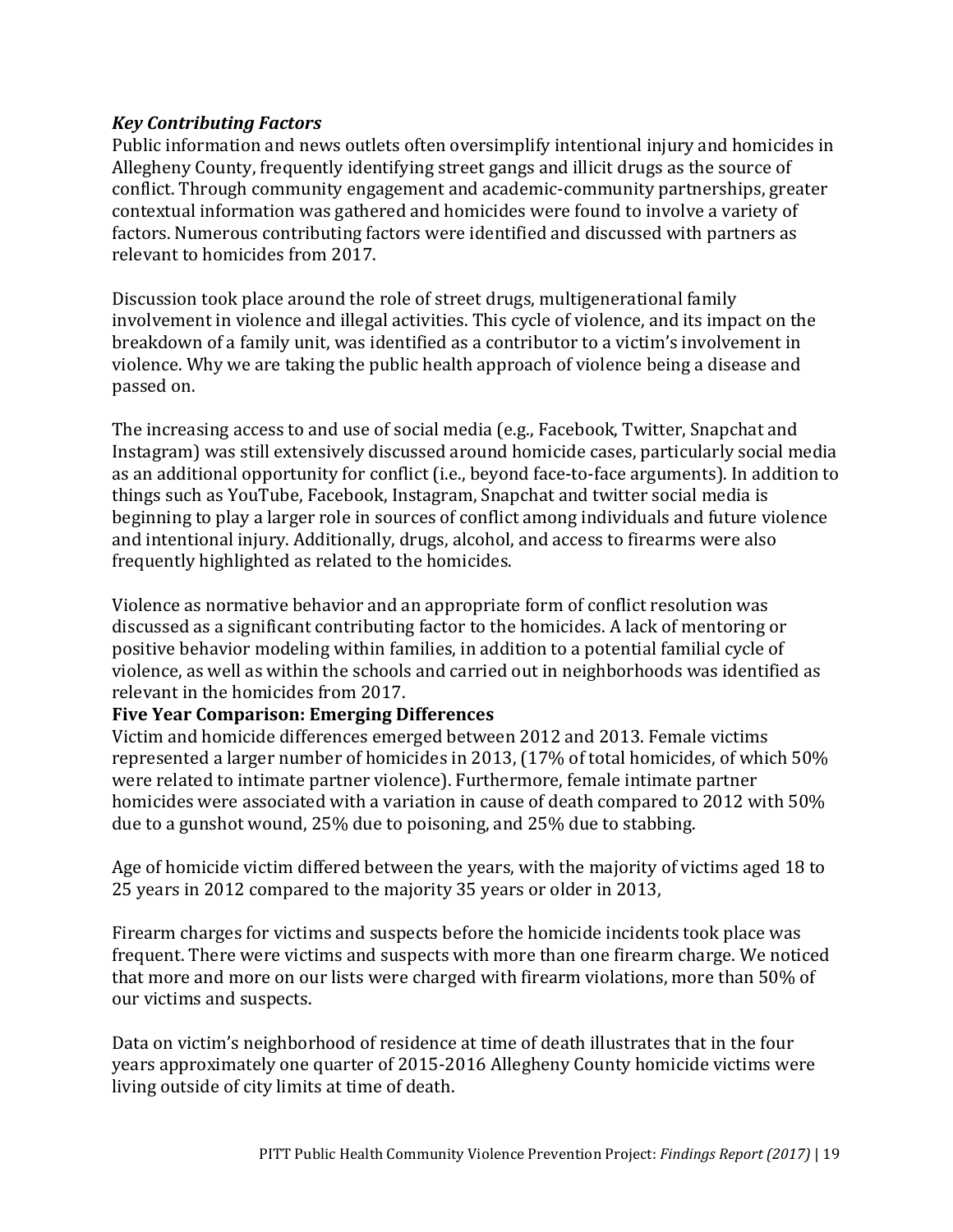#### **Recommendations**

The complexity of homicide and intentional injury prevention has become increasingly clear over the past three years of project activities. In order to be effective, a range of interventions need to take place at multiple levels. The remainder of this report outlines recommendations from partners that incorporate information and insight gained in 2015. Some of the recommendations are similar to those made following the review of homicides from 2012-2017, illustrating the improvements that still need to take place. Divided into *Individuals and Peers at Risk, Service Improvement, and Community Action*, the recommendations identify potential opportunities to further understand, increase awareness, and prevent and respond to violence impacting Allegheny County communities.

#### *Individuals and Peers at Risk*

- **Identify and involve the support network of at-risk individuals.** Natural supports are key assets in encouraging an individual's engagement, commitment, and success in health and behavior programs. Natural supports play a critical role in the well-being and safety of individuals at risk for violence through their support and advocacy and should be identified and engaged in violence prevention and intervention activities.
- **Reach out and engage those at risk for violence who are not currently involved in a mandated health or behavior program.** Due to regulations of local health and behavior programs (e.g., juvenile court), individuals who are not under mandated involvement, but who may be at risk for violence, are unable to access services that may be of benefit. Emphasis needs to be on engaging and linking these individuals at multiple points of contact (e.g., primary care clinics, community-based organizations, after school programs) to appropriate health and behavior programs.

#### Service Improvement

- **Enhance linkages between behavior, health, and social programs and systems.**  Continuity between behavior, health, and social systems is crucial. Linkages between systems should be improved to avoid any interruption in use or loss to follow-up.
- **Focus on engagement.** Individuals, particularly youth, may be more willing to participate in community health and social programs if they are engaged, rather than identified as needing a particular service. Getting the children of homicide victims more involved in community activities and keeping them actively busy, would be a valuable investment
- **Modify participation requirements.** Community adolescent or youth programs often require a parent/guardian's signature or payment in order to participate. These requirements eliminate potential participants who are unable to provide either a signature or payment. Program modifications or exceptions to participation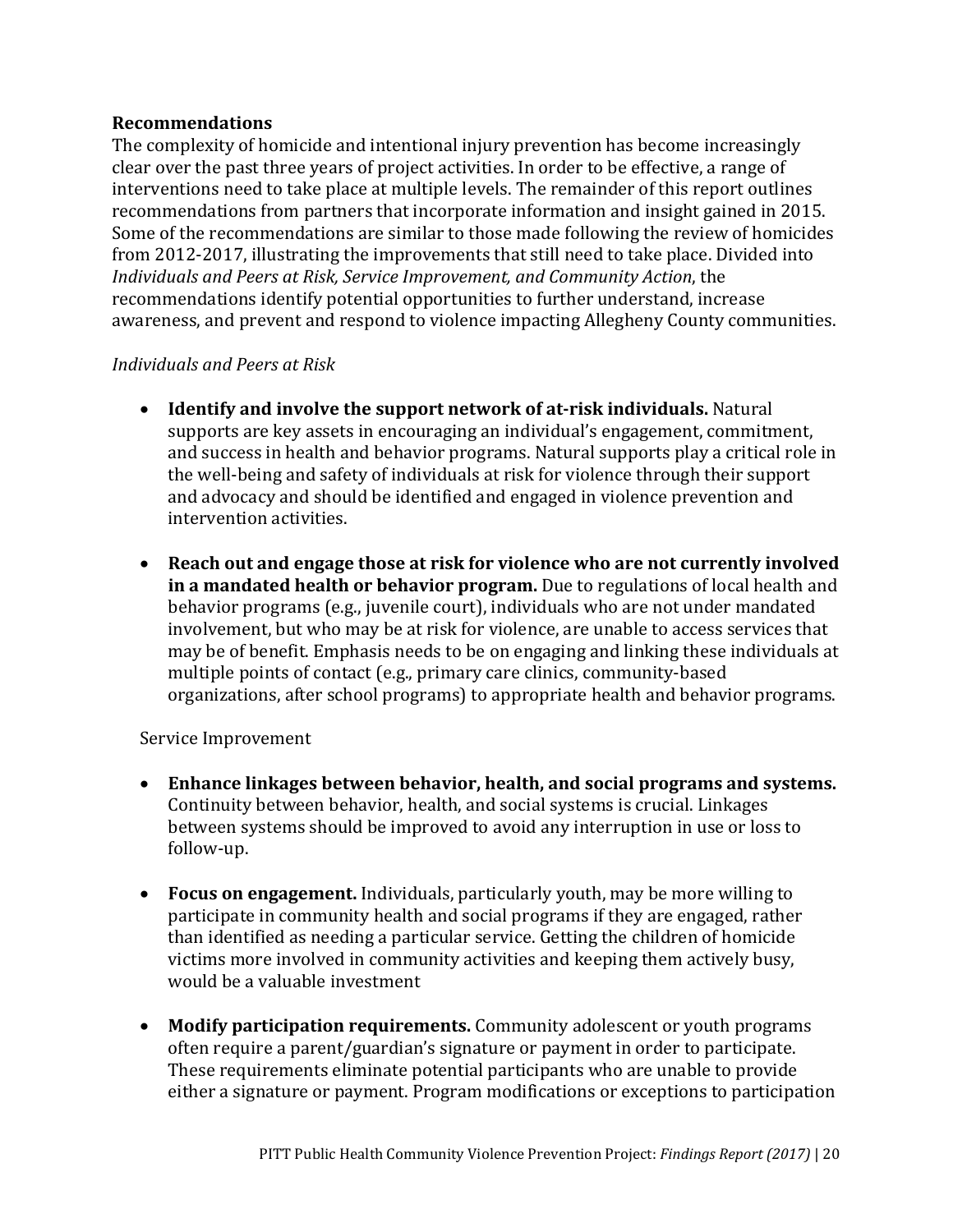requirements would ensure that all interested adolescents have a chance to participate, and overall, increase their access to a supportive community.

- **Adapt structure of service delivery in community settings.** Community stigma and distrust of certain institutions are significant barriers to access and utilization of existing health and social services. Health and social service organizations should adapt their structure of service delivery to include non-traditional methods (e.g., having more men and women walking neighborhoods) to not only increase awareness and program participation, but also better understand why current services are not being utilized and combat stigma and distrust.
- **Increase communication and coordination among organizations concerned with violence prevention efforts.** Numerous organizations are currently working with individuals and families at risk for violence or around local violence prevention efforts. Increased communication and coordination between these organizations would promote earlier intervention with individuals with an increased risk of victimization, as well as foster a larger network of individually tailored violence prevention efforts.

#### Community Action

- **Combat attitudes of violence as normative behavior and an appropriate form of conflict resolution.** The normalization of violence exists within Pittsburgh families and communities, and overall, supports a cycle of violence. Increase antiviolence initiatives that combat such attitudes; promote positive behavior modeling for children, youth, and young adults; and teach and encourage appropriate conflict resolution strategies.
- **Improve and strengthen community-police relations.** Poor community-police relations negatively impact and undermine violence prevention efforts. Increased trust, respect, and accountability between both groups is essential in order to work toward creating safe communities.
- **Distribute anti-violence and homicide awareness, education, and prevention materials throughout Pittsburgh.** Homicide and community violence information should be distributed throughout communities, local government and county agencies, and local media. Through increasing awareness and knowledge of homicide prevalence, greater attention and discussion can take place around the urgency for more effective prevention efforts.
- **Increase community participation and investment in violence prevention efforts.** Numerous community organizations, groups, and coalitions are already providing anti-violence awareness, education, and prevention throughout Allegheny County. Local governmental agencies, academic institutions, and community assets (e.g., barbershops and beauty salons, religious institutions, funeral homes) should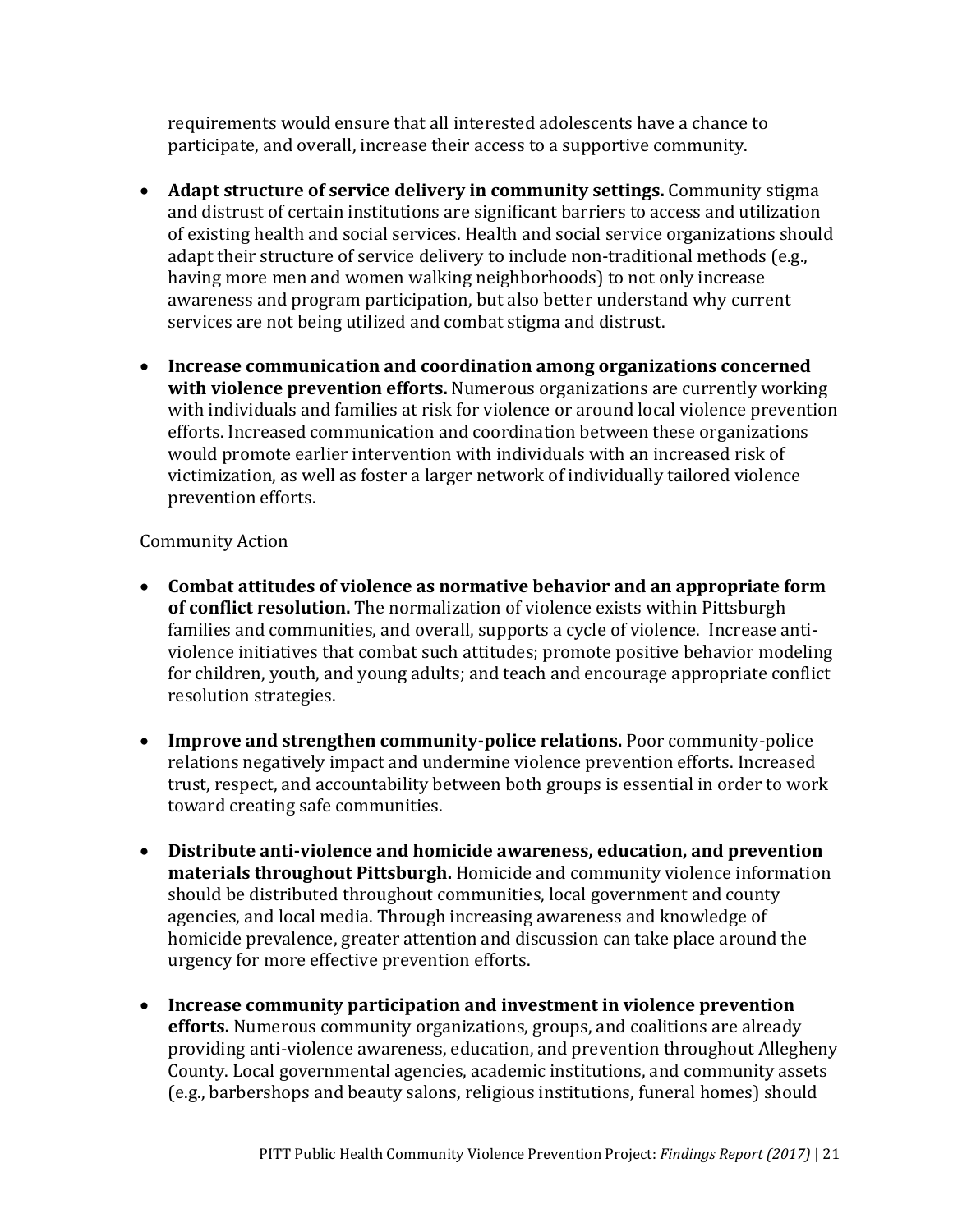support these existing efforts, so that a broad coalition to confront the violence problem impacting our communities can be created.

Community Recommendations

- **Enhance data collection efforts.** Toxicology reports conducted by the medical examiner's office, victim's social media presence, and prior residence information, as well as information on surviving children and other family members, would allow for an improved review of homicides. Additionally, data collection efforts should be expanded to better account for the unique factors involved in intimate partner homicides, such as history of abuse, including Protection from Abuse (PFA) filings and prior police-involved incidents; history of substance abuse; weapons in the home; use of community resources; and previous use of mental health and other behavioral health services by perpetrator.
- **Increase police involvement.** Collaboration for the City of Pittsburgh Bureau of Police and County police and their involvement and representation in homicide review meetings is crucial to gaining a comprehensive understanding of homicides within Allegheny County. Their commitment and participation may also foster improved community relations.
- **Disseminate findings through multiple methods.** Findings should be disseminated widely, including non-traditional methods such as public safety meetings, as well as shared with neighborhoods and communities impacted by violence to encourage community engagement and dialogue around appropriate intervention and prevention efforts. Placing copies of the report in barbershops and hair salons, for the community to read.
- **Track initiative involvement.** It is important to keep track of the diverse violence prevention initiatives around Allegheny County and to observe their impacts on the homicide rate. Bringing representatives from these initiatives to the table to share with all homicide review members is essential; they may also assist in disseminating information to the community.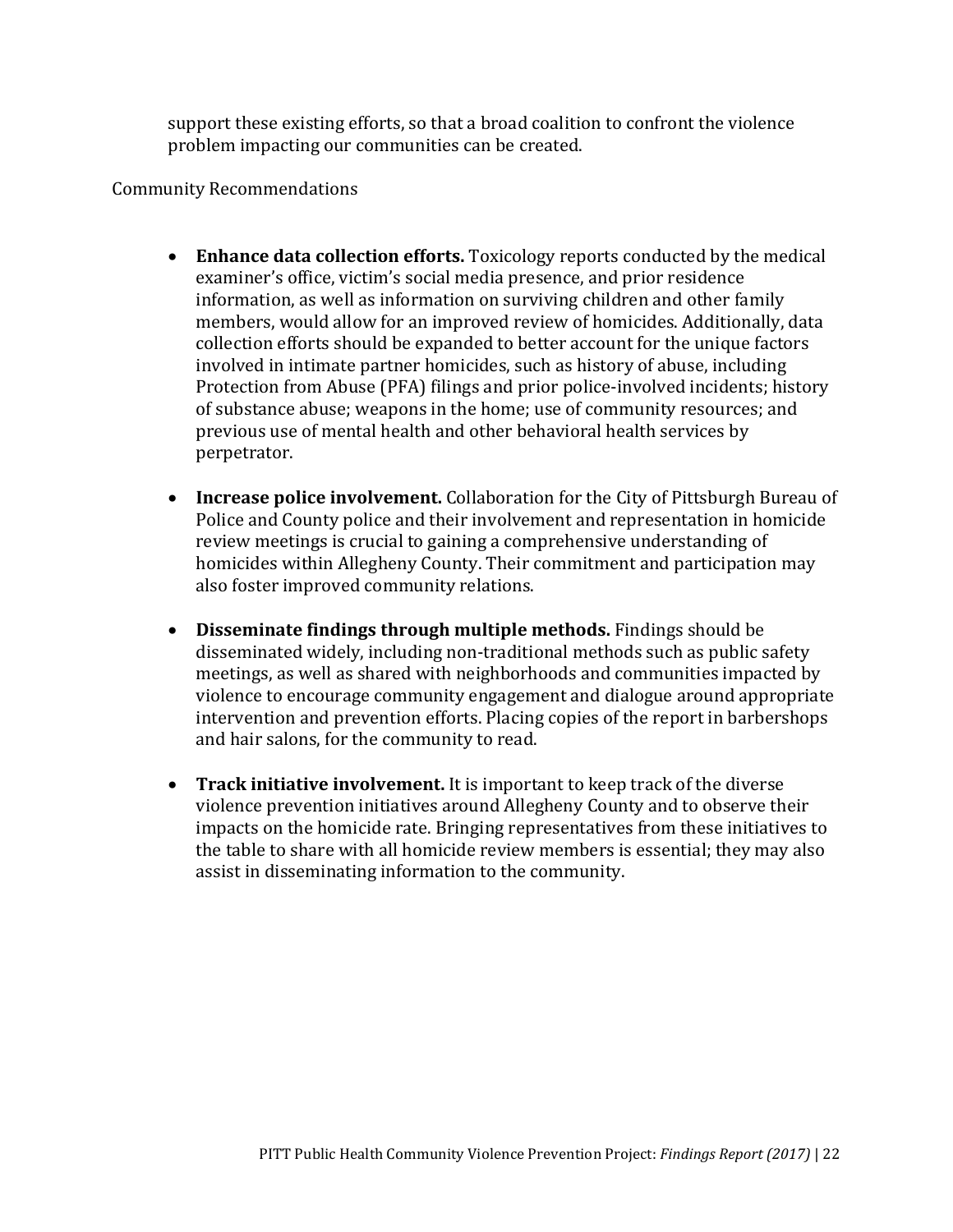## *Community Resources*

#### **Center for Victims**

3433 East Carson Suite #300 Pittsburgh, PA 15203 (412) 482-3240 24 hour crisis hotline 1-866-644-2882

#### **Community Empowerment Association**

Arts, Culture, & Training Center 7120 Kelly Street Pittsburgh, PA 15208 (412) 371-3689

#### **First United Methodist Church**

1406 Cornell Street McKeesport, PA 15132 (412) 672-5352

#### **Department of Human Services**

1 Smithfield Street Pittsburgh, PA 15222 (412) 350-5701

#### **Hill House Association**

1835 Centre Avenue Pittsburgh, PA 15219 (412) 392-4400

#### **Hosanna House**

807 Wallace Avenue Wilkinsburg, PA 15221 (412) 243-7711

#### **Manchester Citizens Corporation**

1319 Allegheny Avenue Pittsburgh, PA 15233 (412) 323-1743

**National Council for Urban Peace and Justice** P.O. Box 99746 Pittsburgh, PA 15233 (412) 606-0059

#### **One Hood Media**

info@1hood.org (412) 404-2347

#### **The Pittsburgh Project**

2801 North Charles Street Pittsburgh, PA 15214 (412) 321-1678

#### **The Corner Pittsburgh**

200 Robinson St Pittsburgh, PA 15213 (412) 683-1400

#### **Urban League of Greater Pittsburgh** 610 Wood Street

Pittsburgh, PA 15222

#### **YMCA Homewood**

7140 Bennett Street Pittsburgh, PA 15208 (412) 243-2900

#### **Kingsley Association**

6435 Frankstown Ave Pittsburgh, PA 15206 (412) 661-8751 kingsleyassociation.org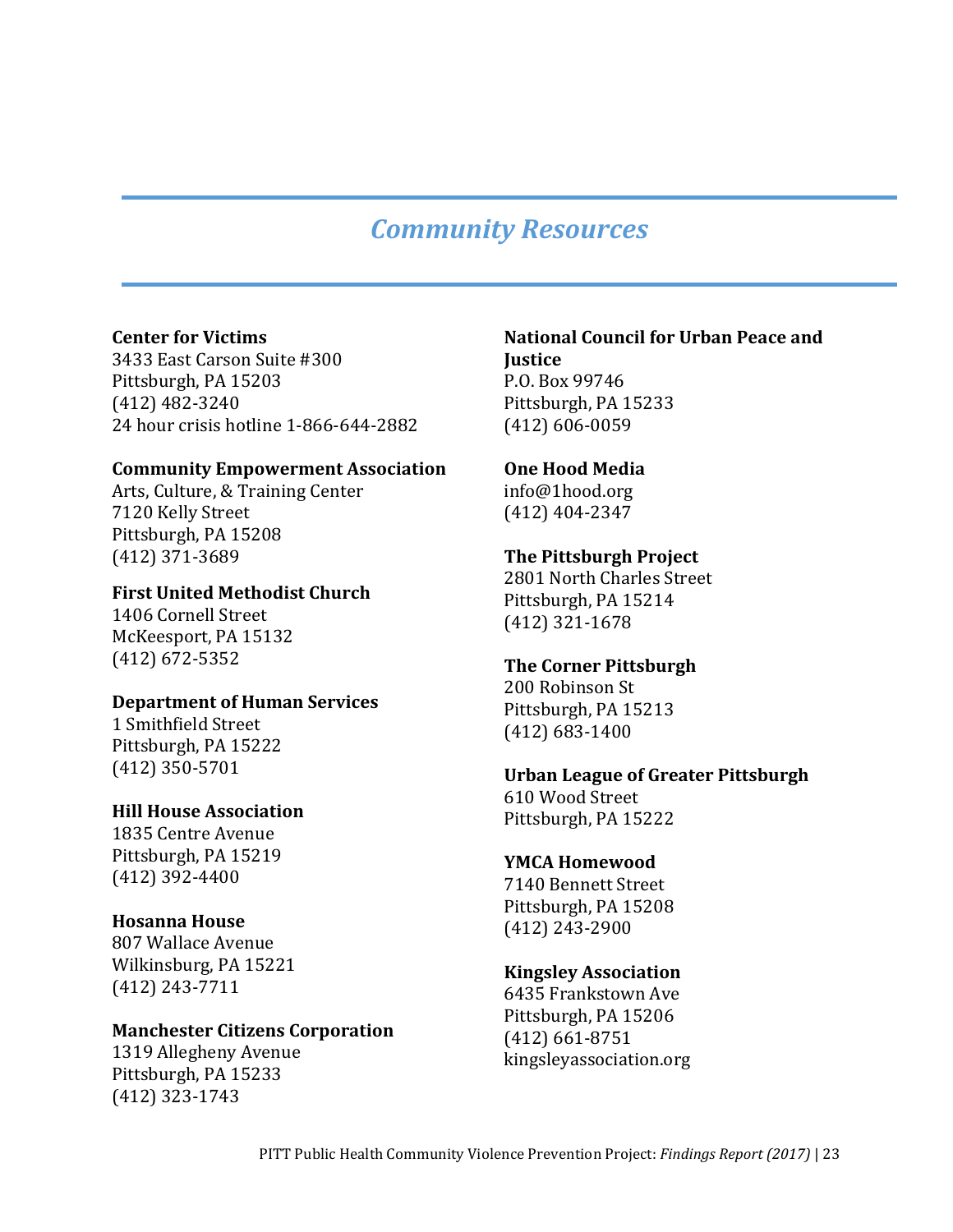# *Appendix A. Allegheny County Zone Map*



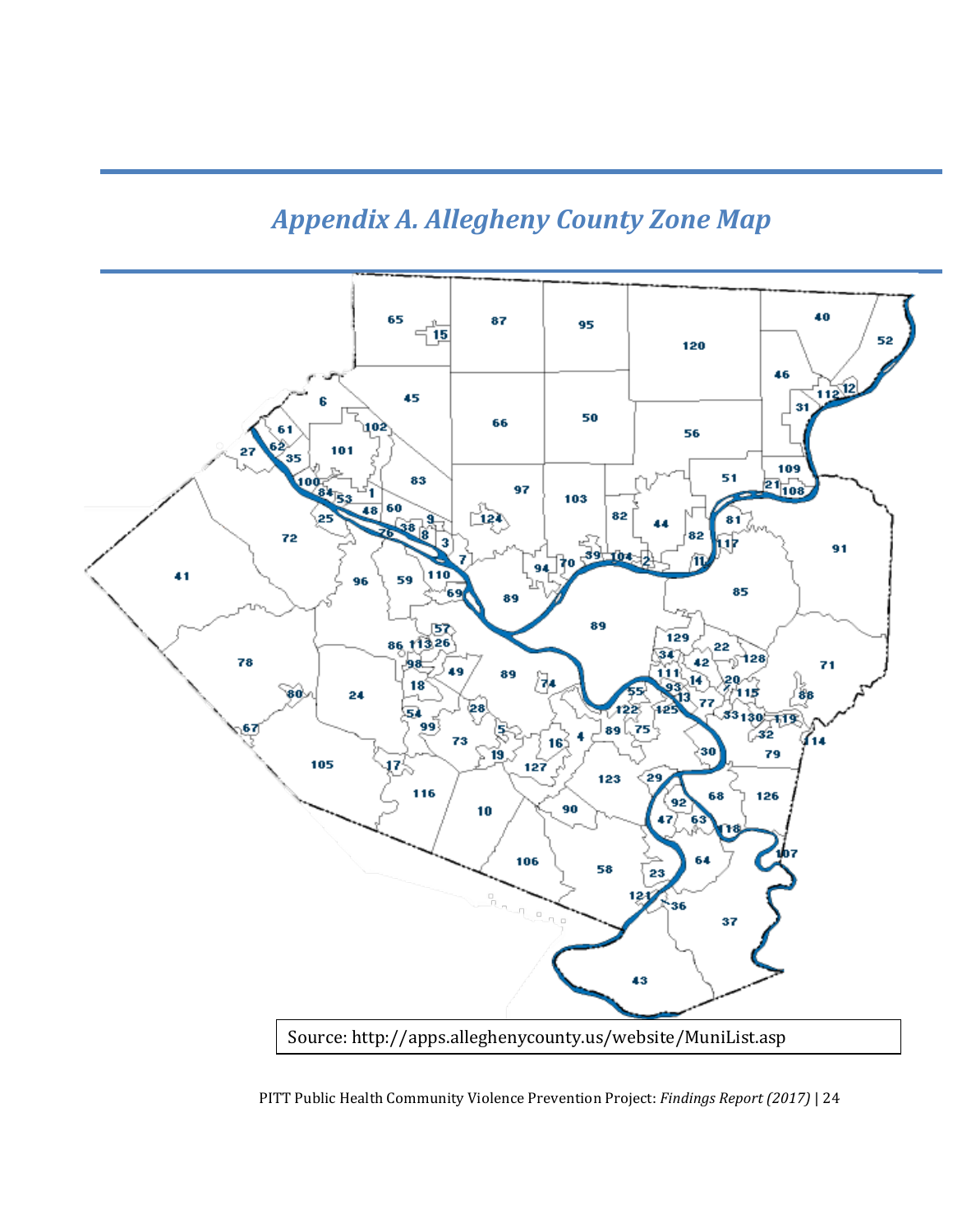Aleppo Township

- Borough of Aspinwall
- Borough of Avalon
- Borough of Baldwin
- Baldwin Township
- Borough of Bell Acres
- Borough of Bellevue
- Borough of Ben Avon
- Borough of Ben Avon Hts.
- Municipality of Bethel Park
- Borough of Blawnox
- Borough of Brackenridge
- Borough of Braddock
- Borough of Braddock Hills
- Borough of Bradford Woods
- Borough of Brentwood
- Borough of Bridgeville
- Borough of Carnegie
- Borough of Castle Shannon
- Borough of Chalfant
- Borough of Cheswick
- Borough of Churchill
- City of Clairton
- Collier Township
- Borough of Coraopolis
- Borough of Crafton
- Crescent Township
- Borough of Dormont
- Borough of Dravosburg
- City of Duquesne
- East Deer Township
- Borough of East McKeesport
- Borough of East Pittsburgh
- Borough of Edgewood
- Borough of Edgeworth
- Borough of Elizabeth
- Elizabeth Township
- Borough of Emsworth
- Borough of Etna
- Fawn Township
- Findlay Township
- Borough of Forest Hills
- Forward Township
- Borough of Fox Chapel
- Borough of Franklin Park
- Frazer Township
- Borough of Glassport
- Borough of Glen Osborne
- (formerly Osborne)
- Borough of Glenfield
- Borough of Green Tree
- Hampton Township
- Harmar Township
- Harrison Township
- Borough of Haysville
- Borough of Heidelberg
- Borough of Homestead
- Indiana Township
- Borough of Ingram
- Borough of Jefferson Hills
- Kennedy Township
- Kilbuck Township
- Leet Township
- Borough of Leetsdale
- Borough of Liberty
- Borough of Lincoln
- Marshall Township
- Town of McCandless
- Borough of McDonald
- City of McKeesport
- Borough of McKees Rocks
- Borough of Millvale
- Municipality of Monroeville
- Moon Township
- Municipality of Mt. Lebanon
- Borough of Mt. Oliver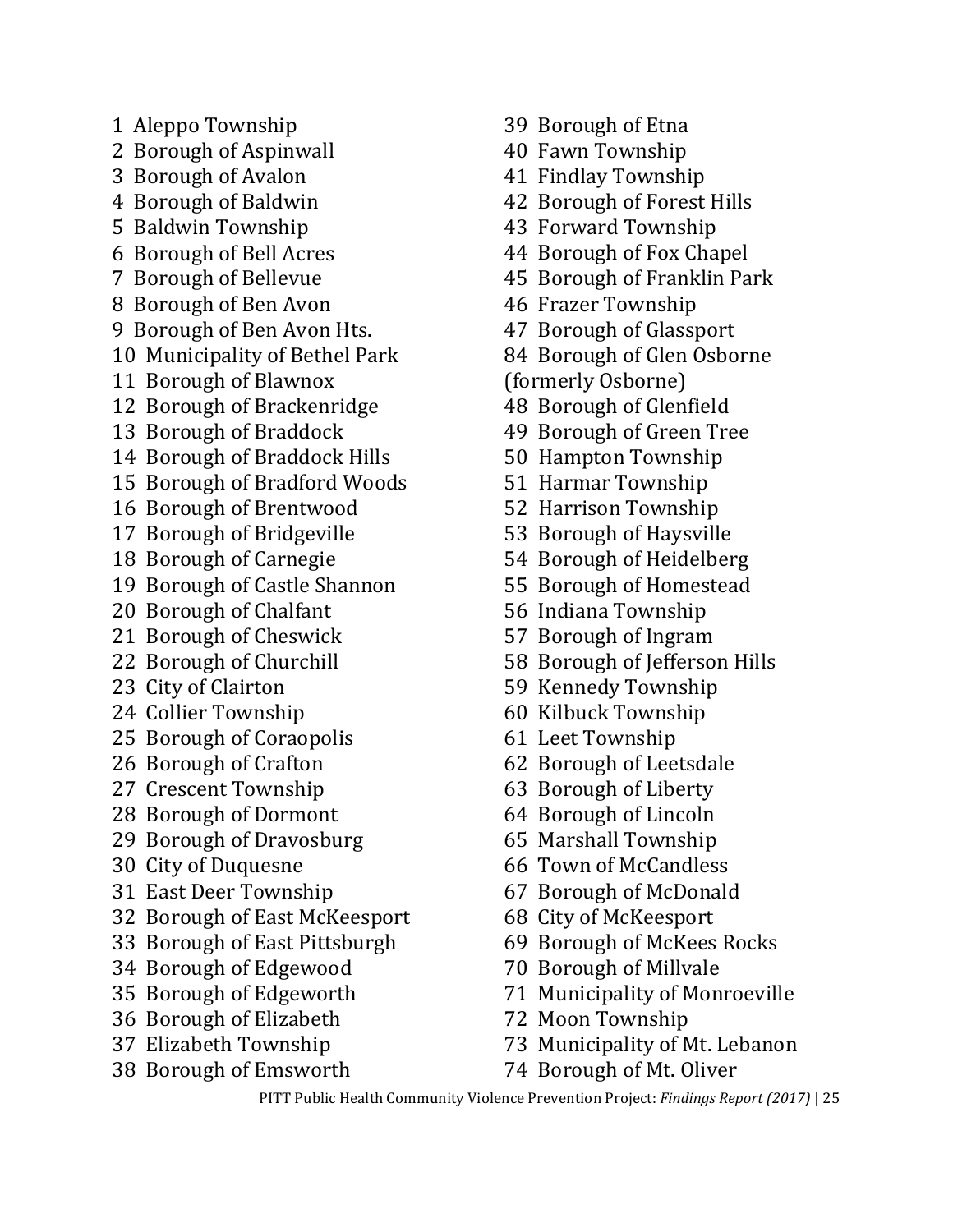- Borough of Munhall
- Neville Township
- North Braddock Borough
- North Fayette Township
- North Versailles Township
- Borough of Oakdale
- Borough of Oakmont
- O'Hara Township
- Ohio Township
- Municipality of Penn Hills
- Pennsbury Village
- Pine Township
- Borough of Pitcairn
- City of Pittsburgh
- Borough of Pleasant Hills
- Borough of Plum
- Borough of Port Vue
- Borough of Rankin
- Reserve Township
- Richland Township
- Robinson Township
- Ross Township
- Borough of Rosslyn Farms
- Scott Township
- Borough of Sewickley
- Borough of Sewickley Hts.
- Borough of Sewickley Hills
- Shaler Township
- Borough of Sharpsburg
- South Fayette Township
- South Park Township
- South Versailles Township
- Borough of Springdale
- Springdale Township
- Stowe Township
- Borough of Swissvale
- Borough of Tarentum
- Borough of Thornburg
- Borough of Trafford
- Borough of Turtle Creek
- Upper St. Clair Township
- Borough of Verona
- Borough of Versailles
- Borough of Wall
- West Deer Township
- Borough of West Elizabeth
- Borough of West Homestead
- Borough of West Mifflin
- Borough of West View
- Borough of Whitaker
- Borough of White Oak
- Borough of Whitehall
- Wilkins Township
- Borough of Wilkinsburg
- Borough of Wilmerding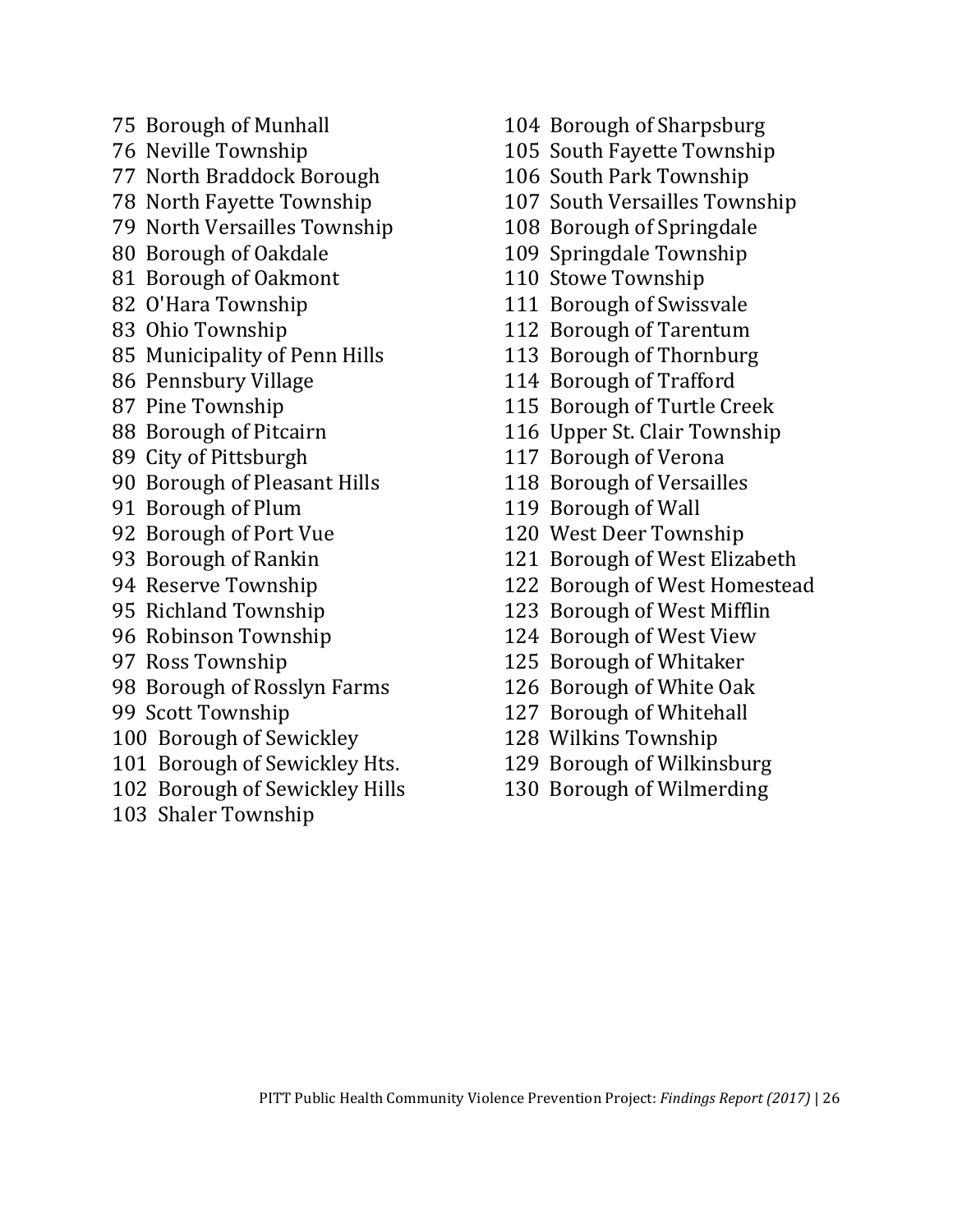## *Appendix B. Pittsburgh Bureau of Police Zone Map*



Source: Pittsburgh Bureau of Police

James Hilston/Post-Gazette